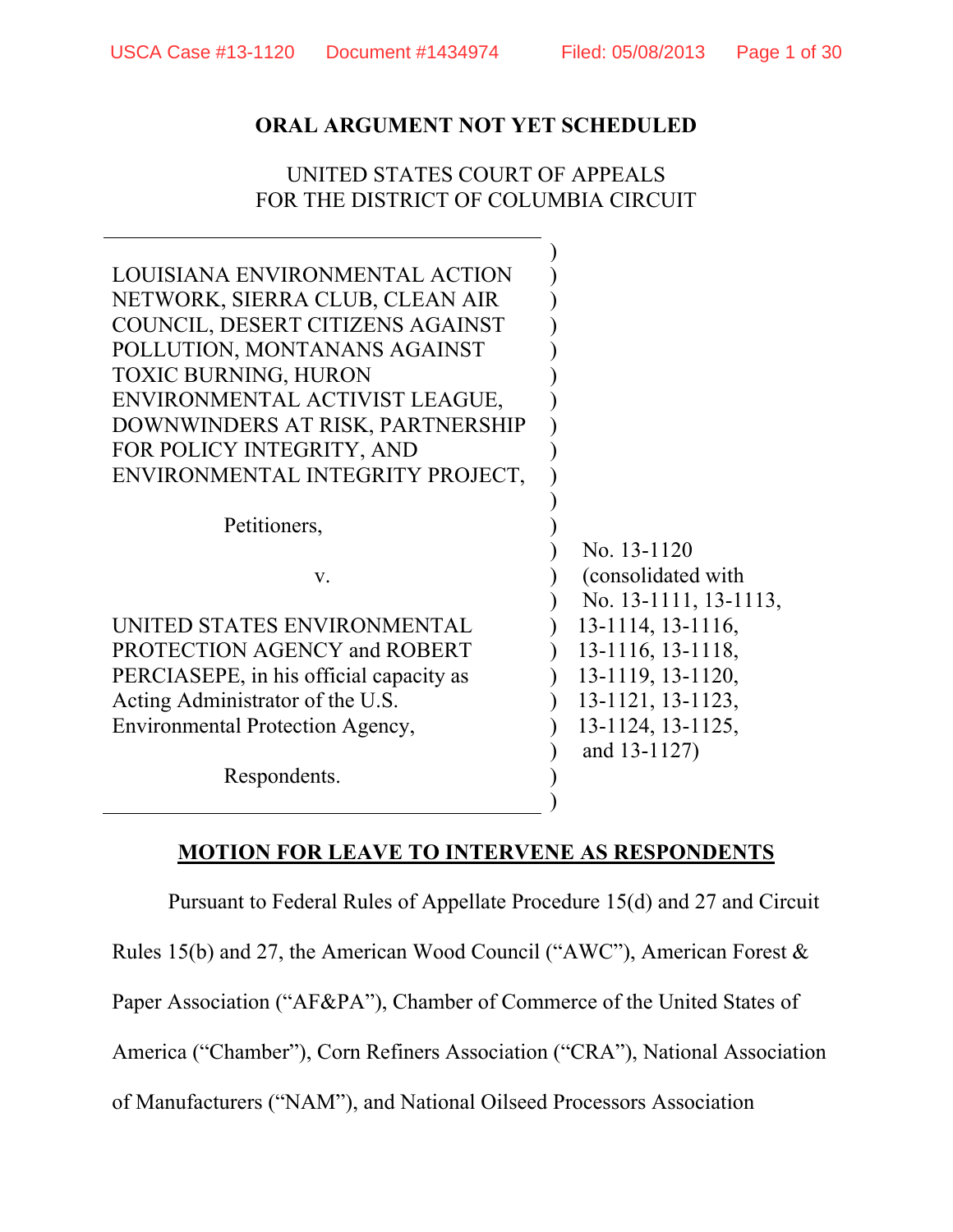("NOPA") (collectively, "the Associations") respectfully move for leave to intervene as respondents in case No. 13-1120, which has been consolidated with case No. 13-1111 and related challenges.<sup>1</sup> The petition for review in case No. 13-1120 was filed by the Louisiana Environmental Action Network, Sierra Club, Clean Air Council, Desert Citizens Against Pollution, Montanans Against Toxic Burning, Huron Environmental Activist League, Downwinders at Risk, Partnership For Policy Integrity, and Environmental Integrity Project ("Petitioners") and challenges a final regulation of the U.S. Environmental Protection Agency ("EPA" or the "Agency") entitled "Commercial and Industrial Solid Waste Incineration Units: Reconsideration and Final Amendments; Non-Hazardous Secondary Materials That Are Solid Waste," published at 78 Fed. Reg. 9112 *et seq*. (February 7, 2013) ("Final CISWI Rule").

Certain of the Associations filed a petition for review with this court on April 8, 2013, challenging the Final Rule. That petition was docketed as No. 13- 1123. The following cases have subsequently been consolidated with this petition: Nos. 13-1111, 13-1113, 13-1114, 13-1116, 13-1118, 13-1119, 13-1120, 13-1121, 13-1124, 13-1125 and 13-1127. The Associations now seek leave to intervene as

 $\overline{a}$ 

<sup>1</sup> Counsel for all parties to this motion have given consent to Counsel for AWC, et al. to sign the motion on their behalf.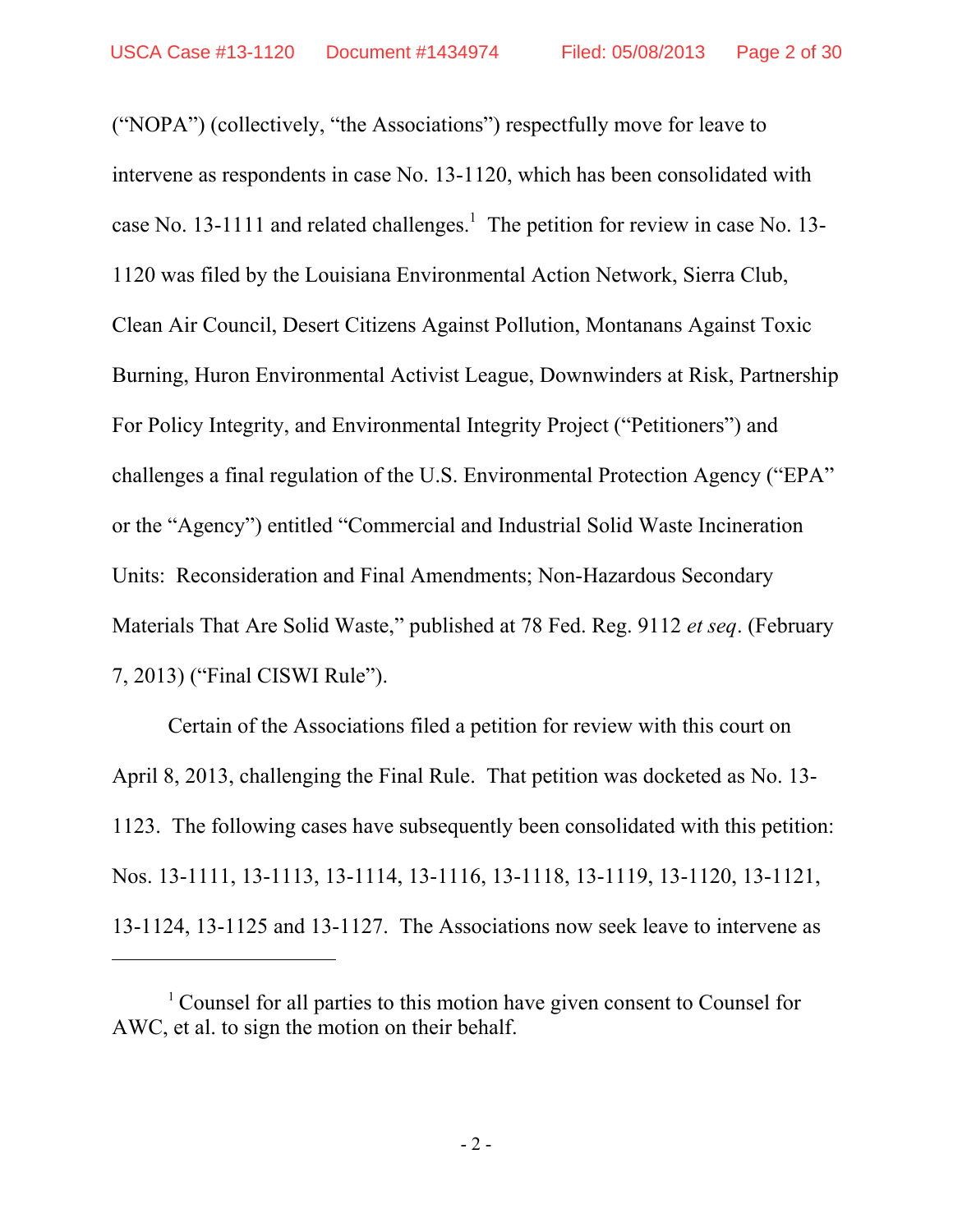Respondents in support of the U.S. Environmental Protection Agency ("EPA") as to issues that may be raised in the Petitioners' petition for review.

EPA takes no position on this motion. Petitioners do not oppose this motion as to associations with members affected by the Final CISWI Rule.

#### **BACKGROUND**

 The Final CISWI Rule was promulgated by EPA under the authority of the Clean Air Act ("CAA") § 129, 42 U.S.C. § 7429. 78 Fed. Reg. at 9115. The standard strictly regulates emissions of specified pollutants from commercial and industrial solid waste incinerators. The term "commercial and industrial solid waste incineration (CISWI) unit" is defined in the rule to mean "any distinct" operating unit of any commercial or industrial facility that combusts, or has combusted in the preceding 6 months, any solid waste as that term is defined in 40 CFR part 241." *Id.* at 9188. Members of the Associations operate solid waste incinerators that are subject to the Final CISWI Rule. *See*, *e.g.*, AF&PA *et al.*, Comments on Commercial and Industrial Solid Waste Incineration Units: Reconsideration and Proposed Amendments (EPA-HQ-OAR-2003-0119) at 1 (Feb. 21, 2012), Doc. ID No. EPA-HQ-OAR-2003-0119-2611 ("AF&PA Comments").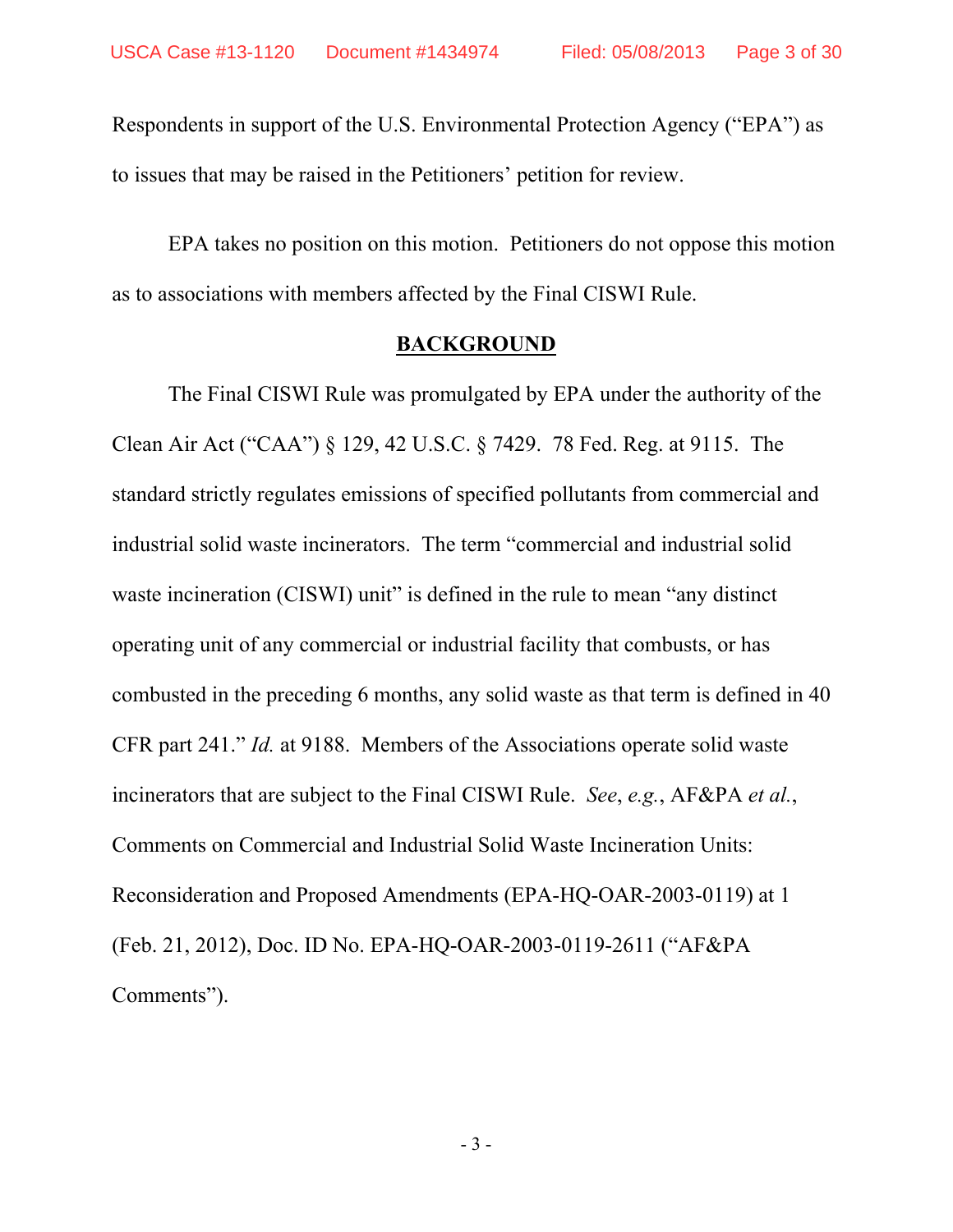In their comments on the proposed rule, the Petitioners asserted that EPA "persists in several approaches that are unlawful and arbitrary." Comments of Earthjustice, *et al.* at 1 (Feb. 21, 2012), Doc. ID No. EPA-HQ-OAR-2003-0119- 2638. Many of the issues on which the Petitioners commented were not resolved in the final rule in the manner suggested by the Petitioners. For example, the Petitioners asserted in their comments that "[a]ll of EPA's subcategories are unlawful and arbitrary . . . . In the proposed reconsidered CISWI Rule, EPA compounds the errors made in the final rule with respect to subcategories, for example treating coal and biomass ERUs separately for a larger number of pollutants." *Id*. at 2.

 Notwithstanding this comment, EPA chose in the final rule to utilize subcategories for coal and biomass units. 78 Fed. Reg. at 9122 ("[W]e have determined that it is appropriate to subcategorize solid fuel ERUs for all nine CAA section 129 pollutants. We recognize that there are significant design and operational differences between biomass and coal ERU units that impact the generation of all nine regulated pollutants, and, for this reason, we are establishing separate emission standards for all nine pollutants from coal and biomass ERUs in the final rule.").

 In contrast to the Petitioners, the Associations filed comments in support of the use of subcategories for coal and biomass units. AF&PA Comments at 28

- 4 -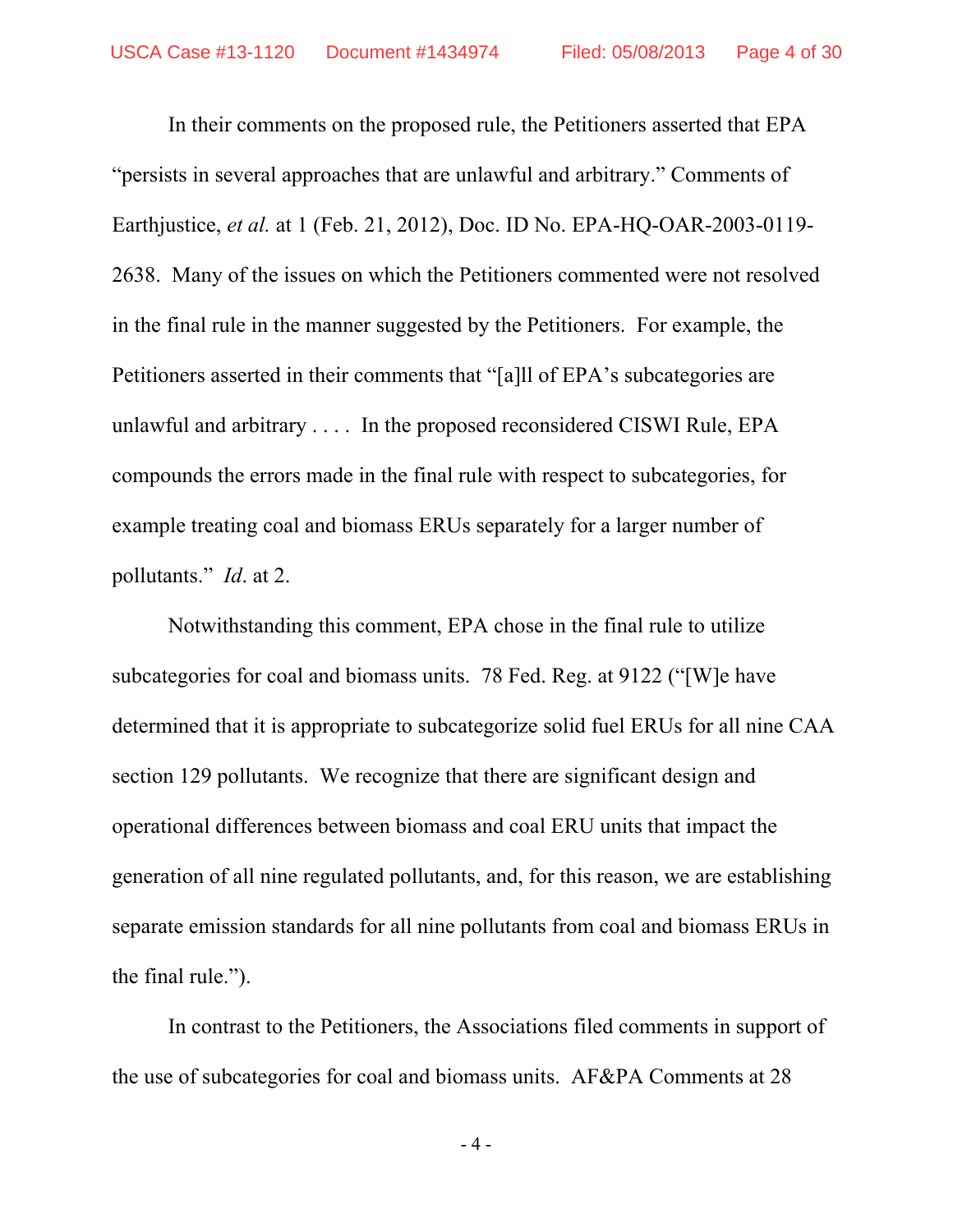("We support the further differentiation between coal-fired and biomass ERUs proposed in the December 2011 rule due to the differences highlighted by EPA."). The Associations have a legal interest in litigation challenging the Final CISWI Rule and in supporting EPA's final decision to subcategorize for coal and biomass units as well as other similar issues that may be raised by the Petitioners.

#### **ARGUMENT**

The Court should grant the Associations' motion for leave to intervene as a Respondent because the Associations meet the standard for intervention in petition for review proceedings in this Court.

## **I. Standard for Intervention in Petition for Review Proceedings in This Court.**

Intervention in petition for review proceedings in this Court is governed by Federal Rule of Appellate Procedure 15(d), which provides that a motion for leave to intervene "must be filed within 30 days after the petition for review is filed and must contain a concise statement of the interest of the moving party and the grounds for intervention." This Court has held that this rule "simply requires the intervenor to file a motion setting forth its interest and the grounds on which intervention is sought." *Synovus Fin. Corp. v. Bd. of Governors*, 952 F.2d 426, 433 (D.C. Cir. 1991). Under the Federal Rules of Civil Procedure, "the 'interest' test [for intervention] is primarily a practical guide to disposing of lawsuits by involving as many apparently concerned persons as is compatible with efficiency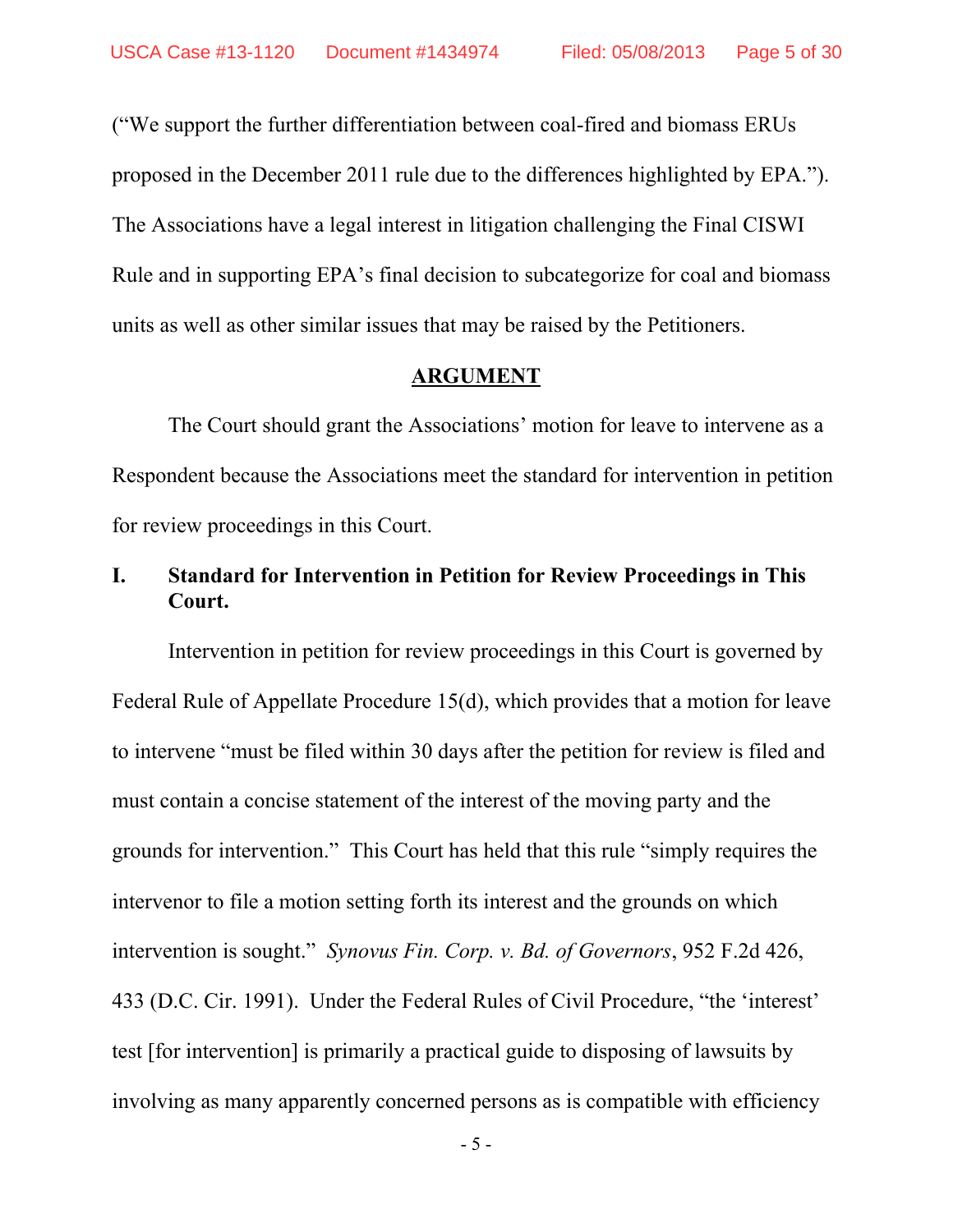$\overline{a}$ 

and due process." *Nuesse v. Camp*, 385 F.2d 694, 700 (D.C. Cir. 1967); *see also*  id. at 704 (citing *Cascade Natural Gas Corp. v. El Paso Natural Gas Co.*, 386 U.S. 129, 133 (1967)). Appellate courts, including this Court, have recognized that policies supporting district court intervention under Federal Rule of Civil Procedure 24, while not binding in cases originating in courts of appeals, may inform their intervention inquiries. *See, e.g., Int'l Union v. Scofield*, 382 U.S. 205, 216 n.10 (1965); *Amalgamated Transit Union Int'l v. Donovan*, 771 F.2d 1551, 1553 n.3 (D.C. Cir. 1985). As discussed below, the Associations meet the elements of the intervention-of-right test under Federal Rule of Civil Procedure  $24(a)(2)^2$  and, thus, satisfy any standing test that arguably might apply to intervention. *Roeder v. Islamic Republic of Iran*, 333 F.3d 228, 233 (D.C. Cir. 2003) ("Requiring standing of someone who seeks to intervene as a defendant. . . runs into the doctrine that the standing inquiry is directed at those who invoke the court's jurisdiction.") (citing *Virginia v. Hicks*, 539 U.S. 113, 118-22 (2003)); *see also Jones v. Prince George's Cnty.*, 348 F.3d 1014, 1018 (D.C. Cir. 2003).3

<sup>&</sup>lt;sup>2</sup> Rule 24(a)(1) does not apply here; it authorizes intervention when a federal statute confers an unconditional right to intervene.

 $3$  Each of the Associations is a trade association and has standing to litigate on its members' behalf when:

<sup>(</sup>a) its members would otherwise have standing to sue in their own right; (b) the interests it seeks to protect are germane to the organization's purpose; and (c) neither the claim asserted nor the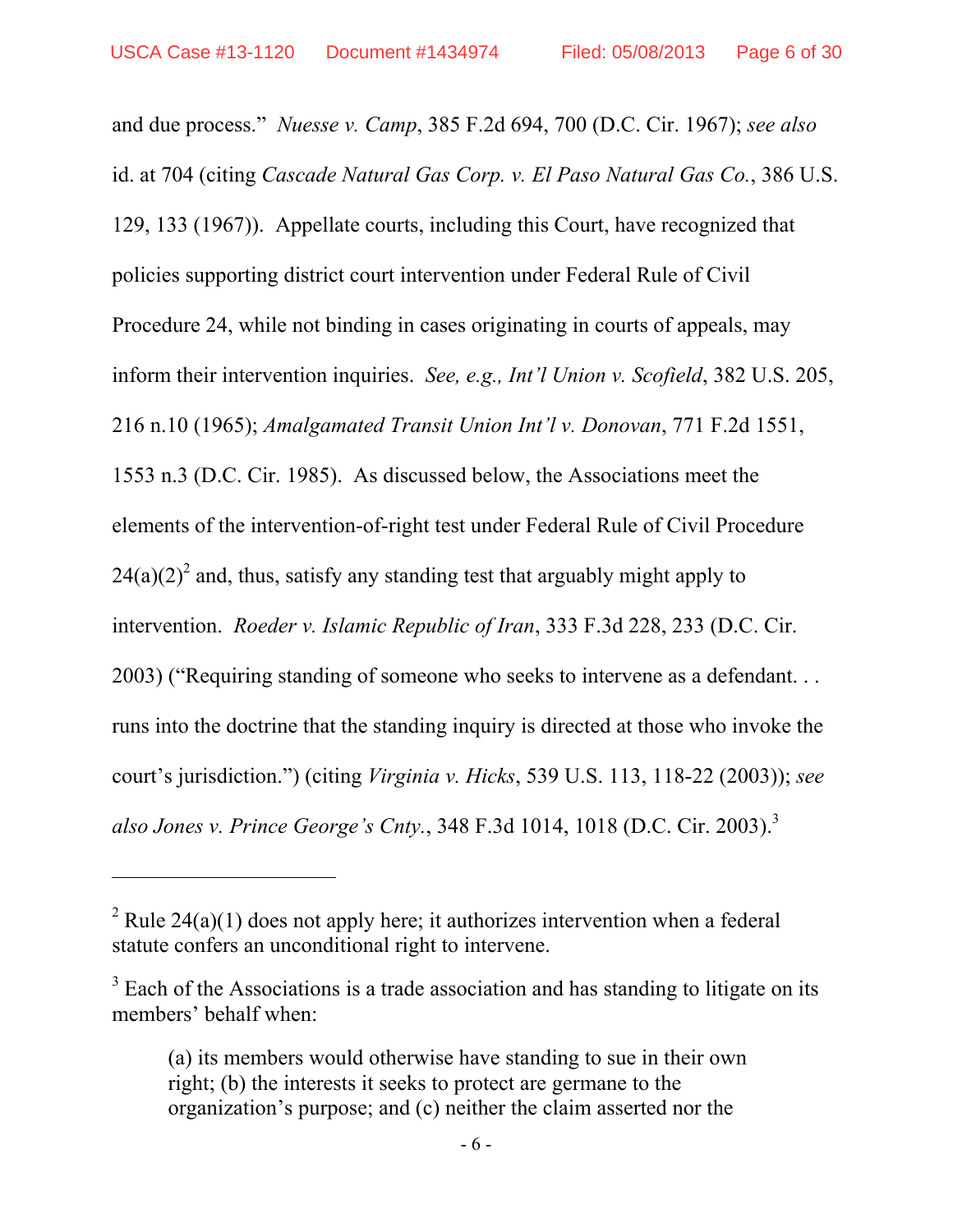The requirements for intervention of right under Federal Rule of Civil Procedure 24(a)(2) are: (1) the application is timely; (2) the applicant claims an interest relating to the subject of the action; (3) disposition of the action may as a practical matter impair or impede the applicant's ability to protect that interest; and (4) existing parties may not adequately represent the applicant's interest. *See, e.g., Fund for Animals, Inc. v. Norton,* 322 F.3d 728, 731 (D.C. Cir. 2003). The Associations satisfy these requirements in the present case.

#### **II. The Associations Meet the Standard for Intervention in this Case.**

### **A. The Motion Is Timely.**

 $\overline{a}$ 

The Associations meet the timeliness requirement because this motion is being filed, in compliance with Federal Rule of Appellate Procedure 15(d), within 30 days after the Petitioners filed their petitions for review. Moreover, because this motion is being filed at an early stage of the proceedings and before proposal or establishment of a schedule and format for briefing, granting this motion will

relief requested requires the participation of individual members in the lawsuit.

*Hunt v. Wash. State Apple Adver. Comm'n*, 432 U.S. 333, 343 (1977). For reasons discussed herein, the interests of members of the Associations will be harmed if the Petitioners prevail in this litigation. Those members, therefore, would have standing to intervene in their own right. Moreover, the participation of individual members of the Associations in this litigation is not required.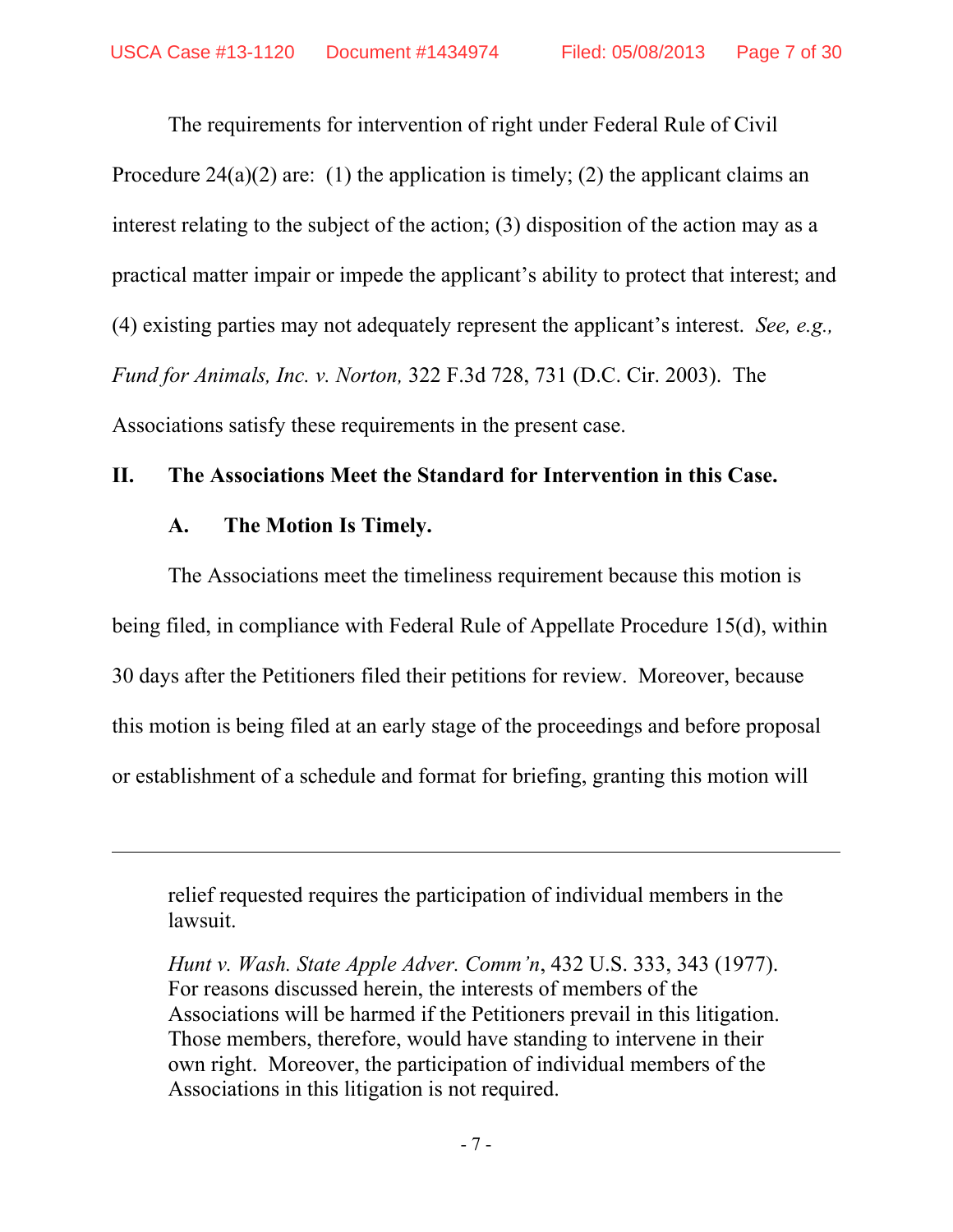not disrupt or delay any proceedings. If granted intervention, the Associations will comply with any briefing schedule established by the Court.

### **B. The Associations and Their Members Have Interests that Will Be Impaired If the Petitioners Prevail.**

The individual companies that are members of the Associations operate numerous solid waste incinerators that are subject to the Final CISWI Rule. A ruling in the Petitioners' favor in this case on key issues, such as a decision overturning EPA's decisions to subcategorize and other similar issues, would harm the Associations' interests. Such an outcome on this or other similar issues would ultimately make the Final CISWI Rule more stringent or difficult to meet, causing the Associations' members to face additional costly requirements that would significantly affect their business and ability to operate.

 Where parties are, as the Associations' members are here, objects of governmental regulation, "there is ordinarily little question that the action or inaction has caused [them] injury . . . ." *Lujan v. Defenders of Wildlife,* 504 U.S. 555, 561-62 (1992); *see also Croplife Am. v. EPA*, 329 F.3d 876, 884 (D.C. Cir. 2003) (where there is "no doubt" a rule causes injury to a regulated party, standing is "clear"); *Sierra Club v. EPA,* 292 F.3d 895, 899-900 (D.C. Cir. 2002) (in many cases standing is "self-evident").

In sum, the additional regulatory burdens and compliance costs the Associations' members would bear if Petitioners prevail in their challenge to the

- 8 -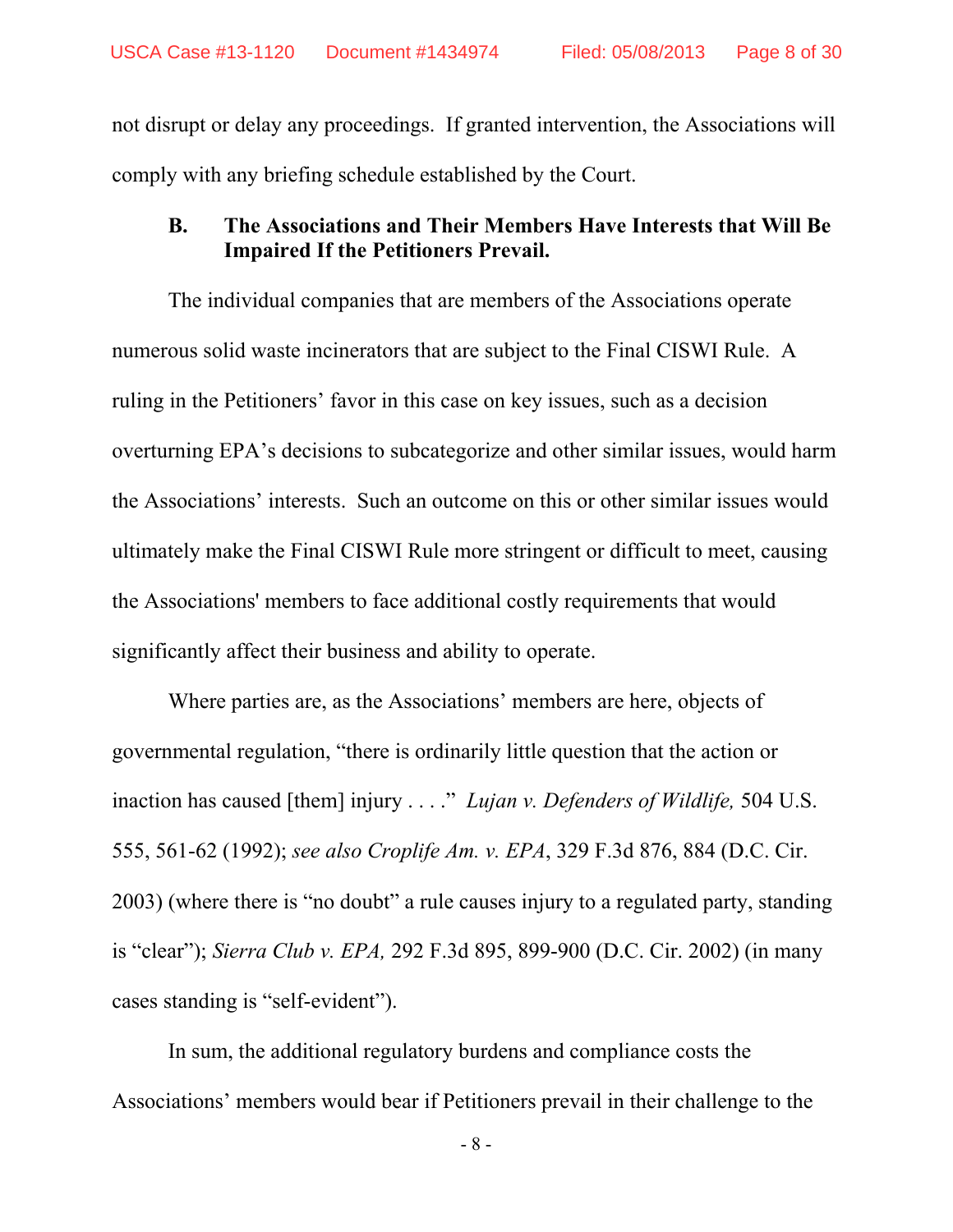Final CISWI Rule would harm the interests of members of the Associations. As a result, the Associations should be granted leave to intervene as a respondent.

# **C. Existing Parties Cannot Adequately Represent the Associations' Interests.**

Under Federal Rule of Civil Procedure 24(a)(2), the burden of showing inadequate representation in a motion for intervention "is not onerous . . . [t]he applicant need only show that representation of his interest 'may be' inadequate, not that representation will in fact be inadequate." *Dimond v. District of Columbia*, 792 F.2d 179, 192 (D.C. Cir. 1986) (citing *Trbovich v. United Mine Workers*, 404 U.S. 528, 538 n.10 (1972)). Assuming *arguendo* that inadequate representation is an applicable test for intervention under Federal Rule of Appellate Procedure  $15(d)$ ,<sup>4</sup> the Associations easily pass that test here.

The interests of the Petitioners are directly opposed to those of the Associations; the Petitioners cannot adequately represent the Associations' interests.

Moreover, EPA cannot adequately represent the Associations' interests. The Agency, as a governmental entity, necessarily represents the broader "general public interest." *Dimond*, 792 at 192-93 ("A government entity . . . is charged by

 $\overline{a}$ 

<sup>&</sup>lt;sup>4</sup> Federal Rule of Civil Procedure 24(a)(2)'s "adequate representation" prong has no parallel in Federal Rule of Appellate Procedure 15(d), but we address it here to inform the Court fully.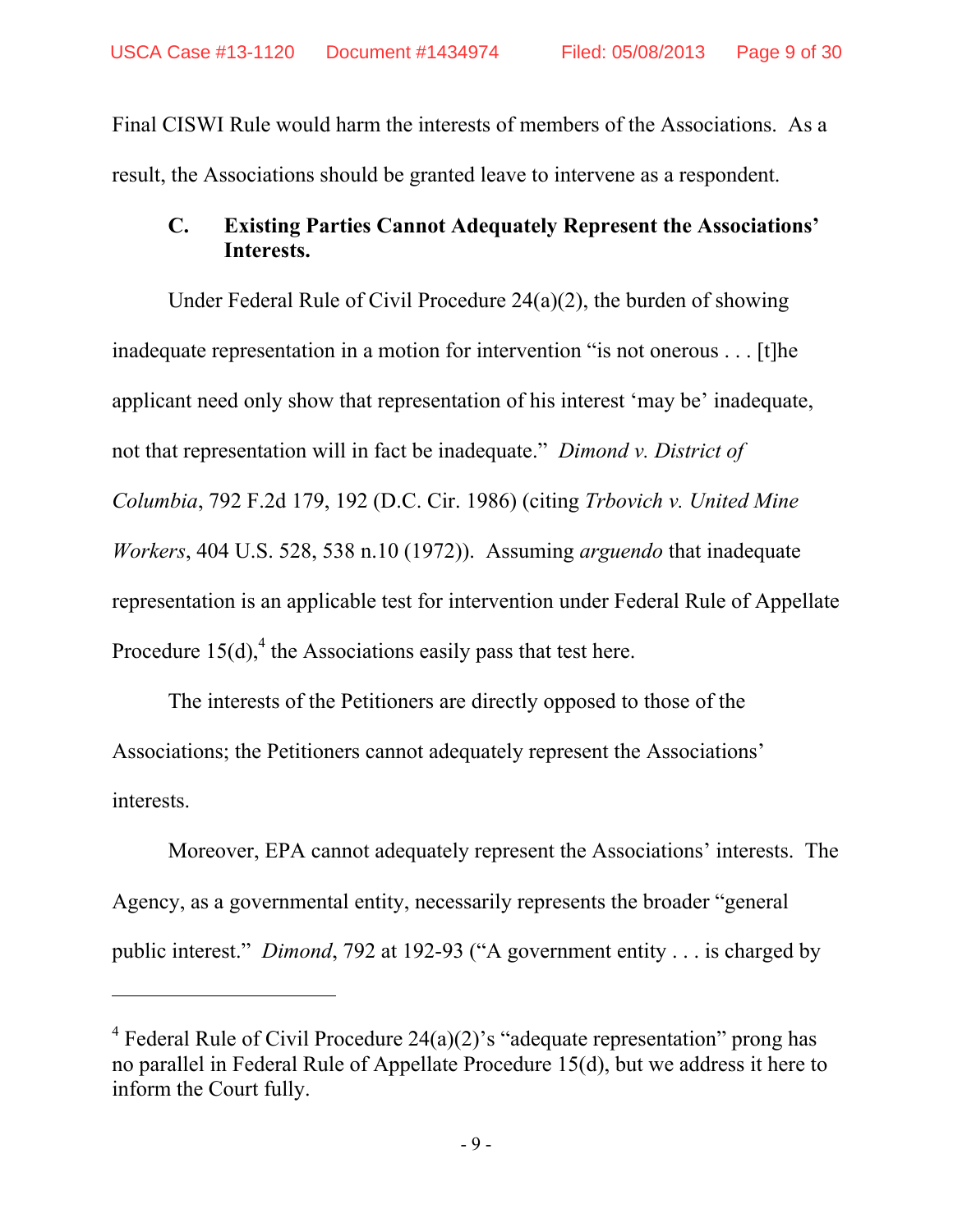law with representing the public interest of its citizens . . . . The District [of Columbia] would be shirking its duty were it to advance th[e] narrower interest [of a business concern] at the expense of its representation of the general public interest."). Unlike EPA, the Associations have the comparatively narrow interest of avoiding the imposition of unreasonably expensive emission control obligations on their members.

This Court has recognized that, "[e]ven when the interests of EPA and [potential intervenors] can be expected to coincide, . . . that does not necessarily mean that adequacy of representation is ensured . . . ." *NRDC v. Costle*, 561 F.2d 904, 912 (D.C. Cir. 1977). In *NRDC v. Costle,* rubber and chemical manufacturers sought to intervene in support of EPA. In light of the fact that the companies' interests were narrower than those of EPA and were "concerned primarily with the regulation that affects their industries . . . [the companies'] participation in defense of EPA decisions that accord with their interest may also be likely to serve as a vigorous and helpful supplement to EPA's defense." *Id*. at 912-13 (emphasis omitted). Similarly, the unique perspective the Associations bring to this case with regard to the operation of solid waste incinerators will supplement EPA's position.

Furthermore, that EPA does not and cannot adequately represent the Associations is reinforced by the nature of the relationship between EPA, as the federal agency with regulatory responsibility under the CAA, and members of the

- 10 -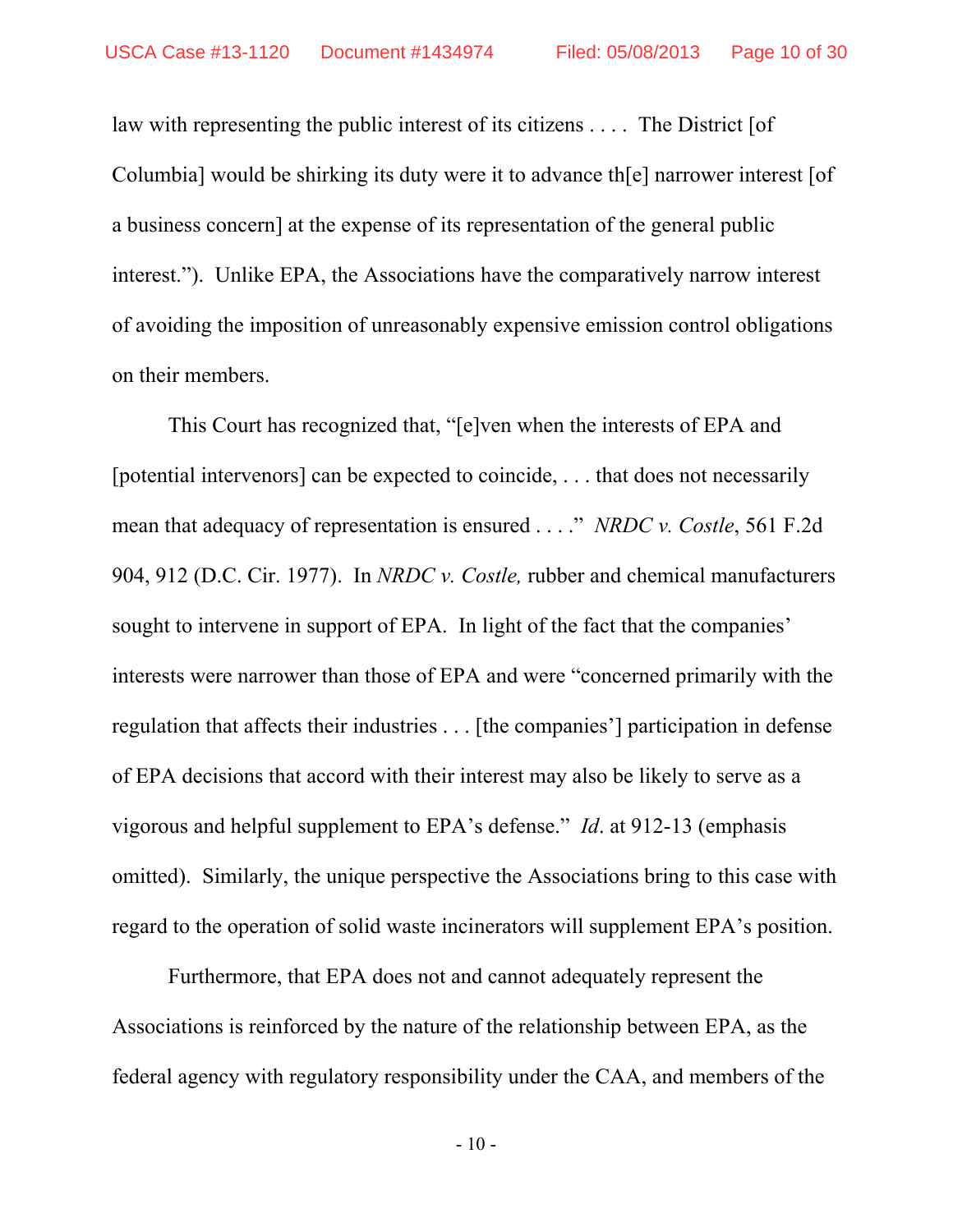Associations, as the frequent object of EPA regulations under the Act. This relationship can feature litigation under the Act in which the Associations and EPA oppose each other. Indeed, certain of the Associations have filed a petition for review against EPA on other aspects of this very same rule. *See* Petition for Review, *American Wood Council v. EPA*, No. 13-1123 (D.C. Cir. filed Apr. 8, 2013).

In sum, EPA does not and cannot adequately represent the Associations' interests in this case.

# **CONCLUSION**

For the foregoing reasons, the Associations respectfully requests leave to intervene as respondents.

Respectfully submitted,

/s/ William L. Wehrum William L. Wehrum Scott J. Stone HUNTON & WILLIAMS LLP 2200 Pennsylvania Avenue, N.W. Washington, D.C. 20037 (202) 955-1500 *Counsel for American Wood Council, American Forest & Paper Association, Corn Refiners Association, and National Oilseed Processors Association*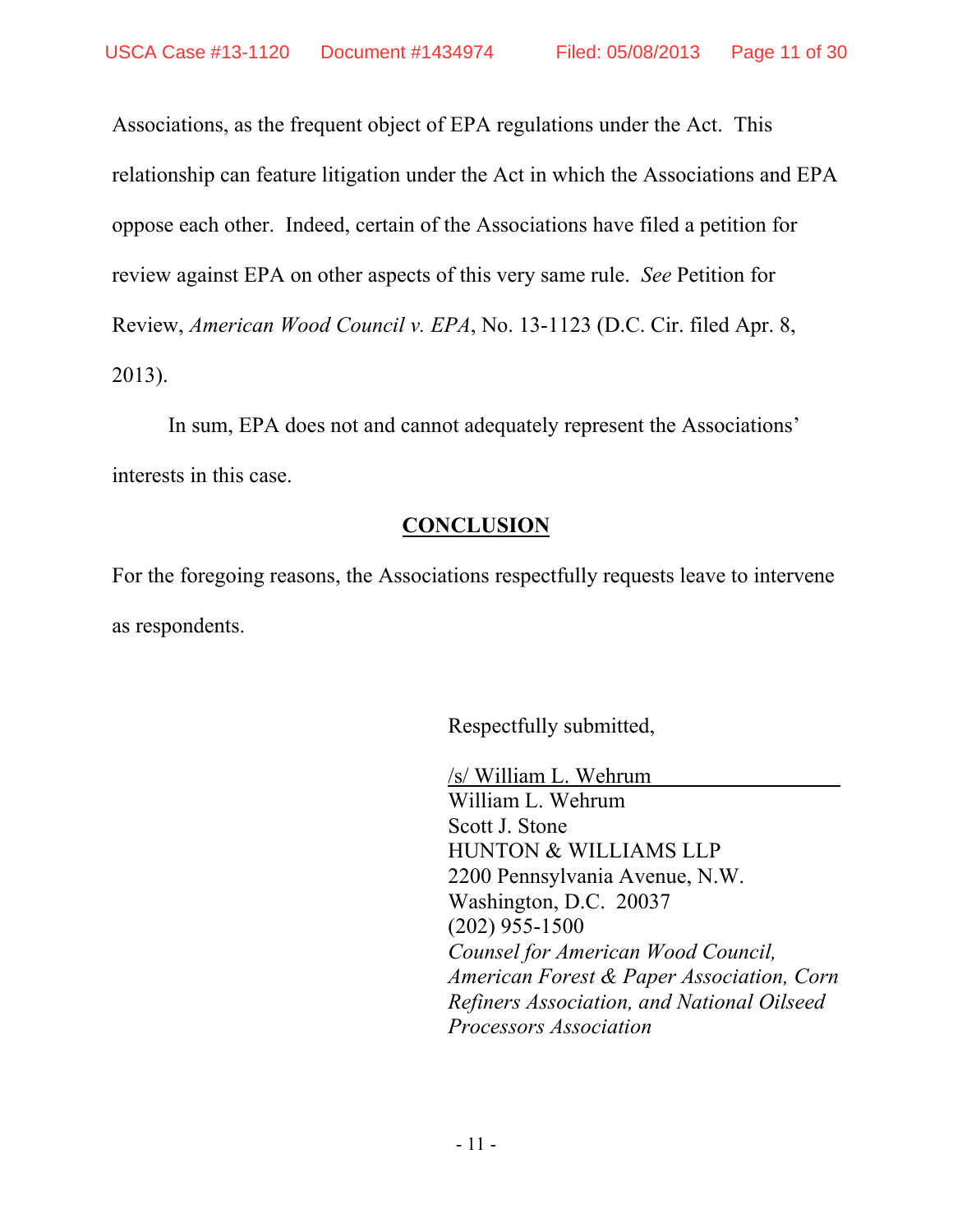/s/ Quentin Riegel Quentin Riegel Vice President, Litigation & Deputy General Counsel NATIONAL ASSOCIATION OF MANUFACTURERS 733 10th Street, N.W. Suite 700 Washington, DC 20001 (202) 637-3000 qriegel@nam.org *Counsel for National Association of Manufacturers* 

/s/ Rachel L. Brand Rachel L. Brand Sheldon Gilbert NATIONAL CHAMBER LITIGATION CENTER, INC. 1615 H Street N.W. Washington, DC 20062 (202) 463-5337 *Counsel for the Chamber of Commerce of the United States of America*

Dated: May 8, 2013

Of Counsel:

Jan Poling Vice President, General Counsel & Corporate Secretary AMERICAN FOREST & PAPER ASSOCIATION 1111 19<sup>th</sup> Street, N.W. Suite 800 Washington, D.C. 20036 (202) 463-2590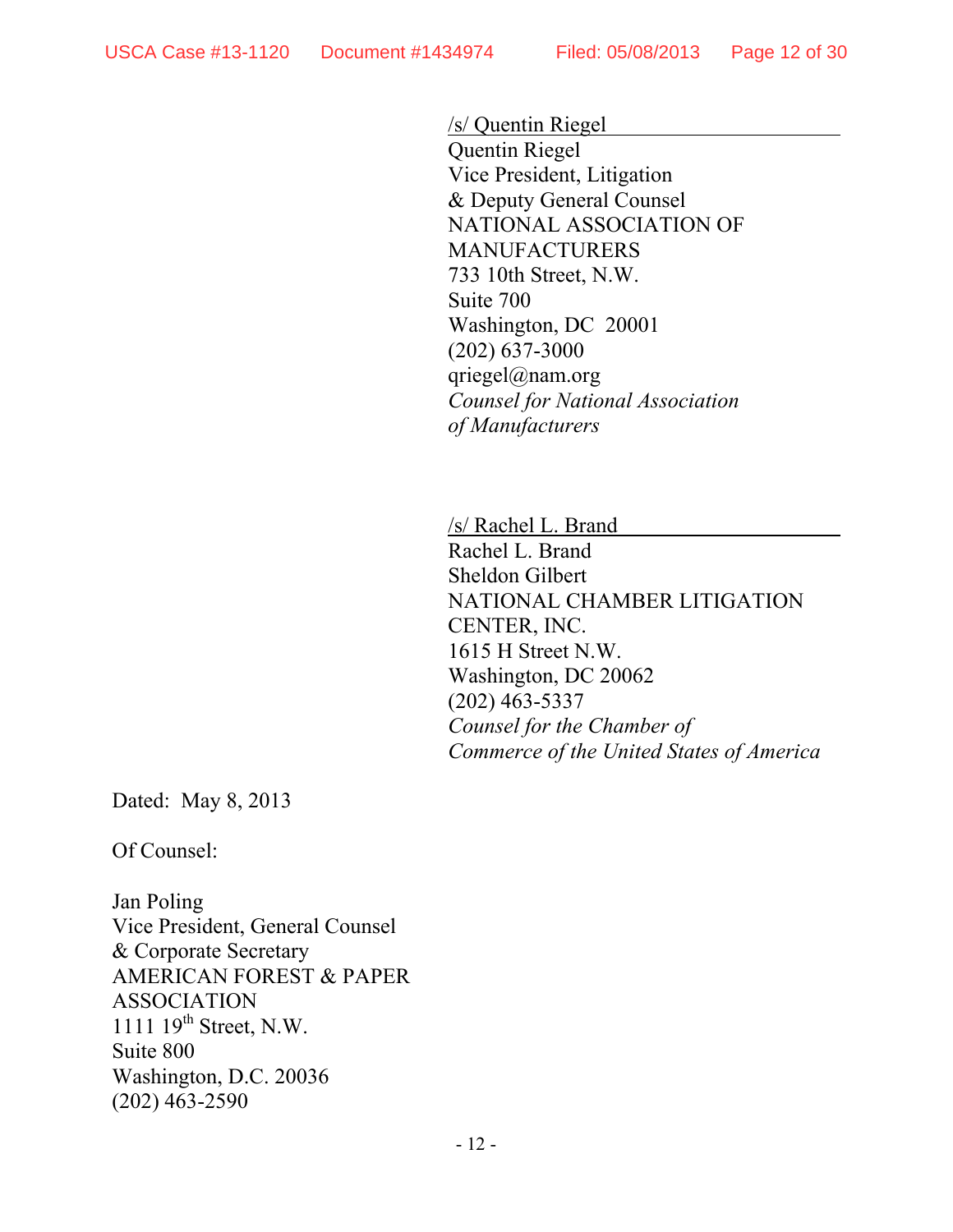## UNITED STATES COURT OF APPEALS FOR THE DISTRICT OF COLUMBIA CIRCUIT

| LOUISIANA ENVIRONMENTAL ACTION<br>NETWORK, SIERRA CLUB, CLEAN AIR<br>COUNCIL, DESERT CITIZENS AGAINST<br>POLLUTION, MONTANANS AGAINST<br><b>TOXIC BURNING, HURON</b><br>ENVIRONMENTAL ACTIVIST LEAGUE,<br>DOWNWINDERS AT RISK, PARTNERSHIP<br>FOR POLICY INTEGRITY, AND<br>ENVIRONMENTAL INTEGRITY PROJECT, |                                                             |
|-------------------------------------------------------------------------------------------------------------------------------------------------------------------------------------------------------------------------------------------------------------------------------------------------------------|-------------------------------------------------------------|
| Petitioners,                                                                                                                                                                                                                                                                                                |                                                             |
| V.                                                                                                                                                                                                                                                                                                          | No. 13-1120<br>(consolidated with)<br>No. 13-1111, 13-1113, |
| UNITED STATES ENVIRONMENTAL                                                                                                                                                                                                                                                                                 | 13-1114, 13-1116,                                           |
| PROTECTION AGENCY and ROBERT                                                                                                                                                                                                                                                                                | 13-1116, 13-1118,                                           |
| PERCIASEPE, in his official capacity as                                                                                                                                                                                                                                                                     | 13-1119, 13-1120,                                           |
| Acting Administrator of the U.S.                                                                                                                                                                                                                                                                            | 13-1121, 13-1123,                                           |
| Environmental Protection Agency,                                                                                                                                                                                                                                                                            | 13-1124, 13-1125,                                           |
| Respondents.                                                                                                                                                                                                                                                                                                | and 13-1127)                                                |

## **RULE 26.1 DISCLOSURE STATEMENT OF MOVANT-INTERVENOR AMERICAN WOOD COUNCIL**

Pursuant to Rule 26.1 of the Federal Rules of Appellate Procedure and Circuit

Rule 26.1, Movant-Intervenor American Wood Council ("AWC") makes the

following declarations: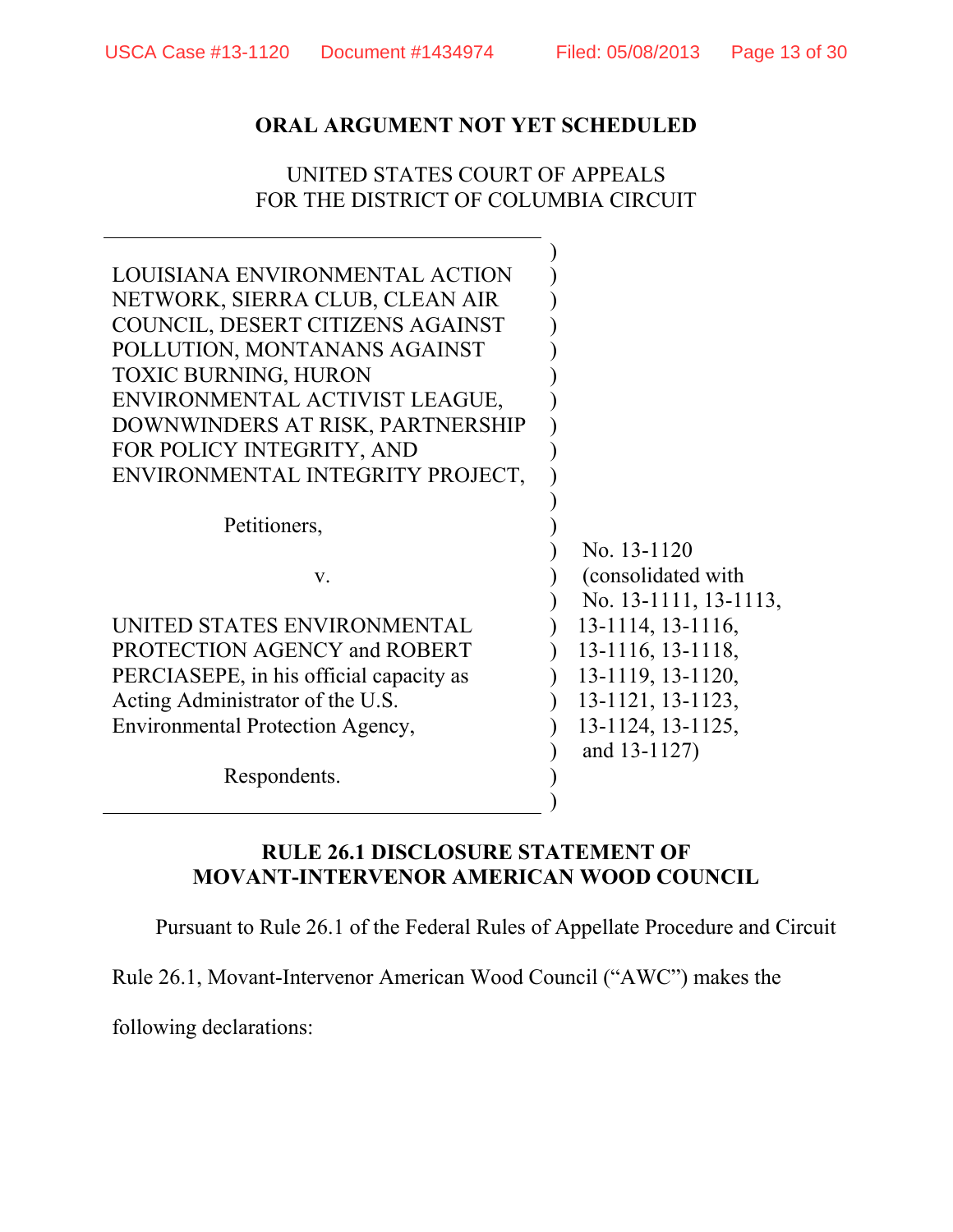The American Wood Council (AWC) is the voice of North American traditional and engineered wood products, representing over 75% of the industry. From a renewable resource that absorbs and sequesters carbon, the wood products industry makes products that are essential to everyday life and employs over onethird of a million men and women in well-paying jobs. AWC's engineers, technologists, scientists, and building code experts develop state-of-the-art engineering data, technology, and standards on structural wood products for use by design professionals, building officials, and wood products manufacturers to assure the safe and efficient design and use of wood structural components. AWC also provides technical, legal, and economic information on wood design, green building, and manufacturing environmental regulations advocating for balanced government policies that sustain the wood products industry.

Respectfully submitted,

 /s/ William L. Wehrum William L. Wehrum Scott J. Stone HUNTON & WILLIAMS LLP 2200 Pennsylvania Avenue, N.W. Washington, D.C. 20037 (202) 955-1500 wwehrum@hunton.com sstone@hunton.com Dated: May 8, 2013 *Counsel for American Wood Council*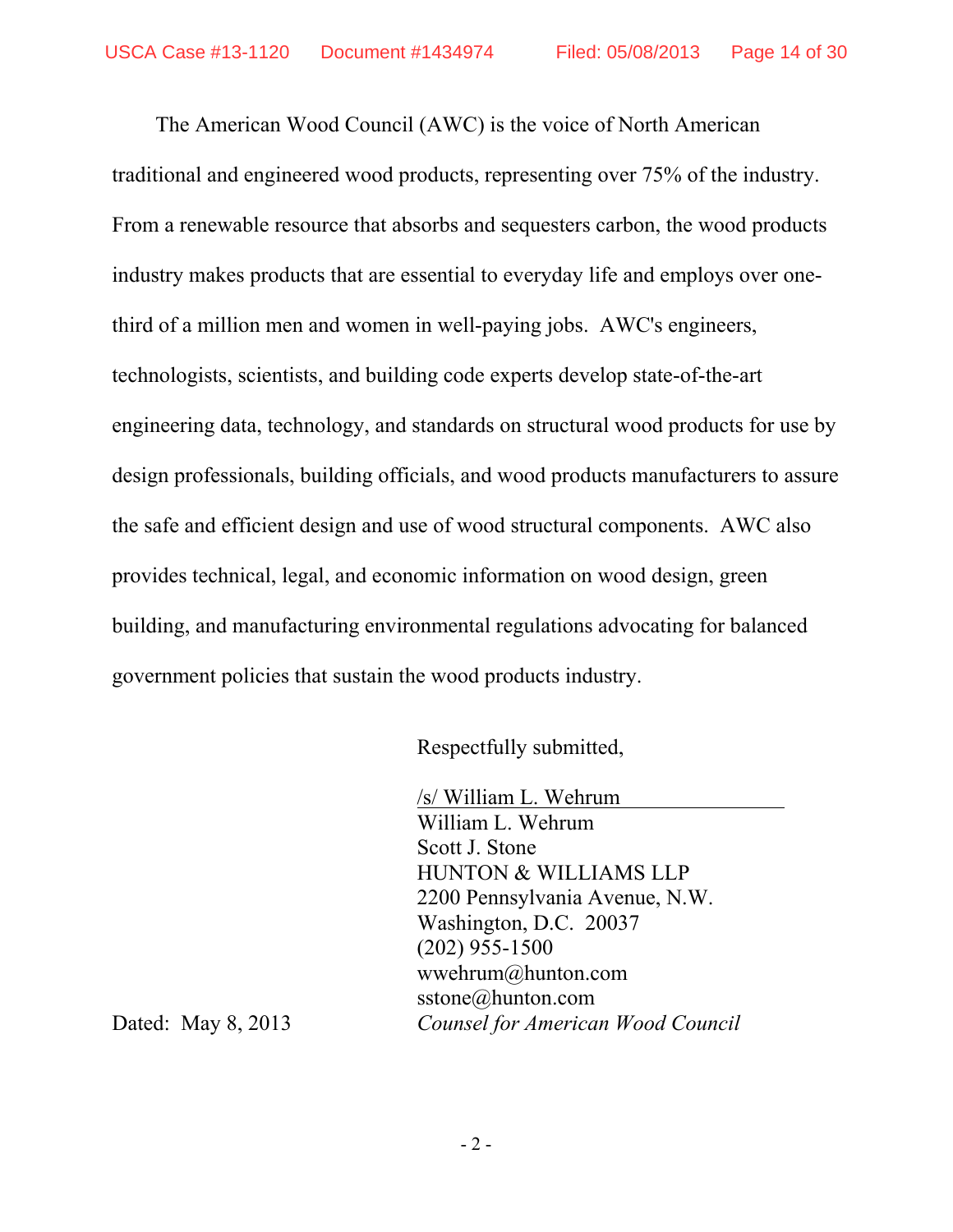## UNITED STATES COURT OF APPEALS FOR THE DISTRICT OF COLUMBIA CIRCUIT

| LOUISIANA ENVIRONMENTAL ACTION          |                         |
|-----------------------------------------|-------------------------|
| NETWORK, SIERRA CLUB, CLEAN AIR         |                         |
| COUNCIL, DESERT CITIZENS AGAINST        |                         |
| POLLUTION, MONTANANS AGAINST            |                         |
| <b>TOXIC BURNING, HURON</b>             |                         |
| ENVIRONMENTAL ACTIVIST LEAGUE,          |                         |
| DOWNWINDERS AT RISK, PARTNERSHIP        |                         |
| FOR POLICY INTEGRITY, AND               |                         |
| ENVIRONMENTAL INTEGRITY PROJECT,        |                         |
|                                         |                         |
| Petitioners,                            |                         |
|                                         | No. 13-1120             |
| V.                                      | (consolidated with)     |
|                                         | No. 13-1111, 13-1113,   |
| UNITED STATES ENVIRONMENTAL             | $13-1114$ , $13-1116$ , |
| PROTECTION AGENCY and ROBERT            | 13-1116, 13-1118,       |
| PERCIASEPE, in his official capacity as | 13-1119, 13-1120,       |
| Acting Administrator of the U.S.        | 13-1121, 13-1123,       |
| Environmental Protection Agency,        | 13-1124, 13-1125,       |
|                                         | and 13-1127)            |
| Respondents.                            |                         |
|                                         |                         |
|                                         |                         |

### **RULE 26.1 DISCLOSURE STATEMENT OF MOVANT-INTERVENOR AMERICAN FOREST & PAPER ASSOCIATION**

Pursuant to Rule 26.1 of the Federal Rules of Appellate Procedure and Circuit

Rule 26.1, Movant-Intervenor, American Forest & Paper Association ("AF&PA"),

makes the following declarations: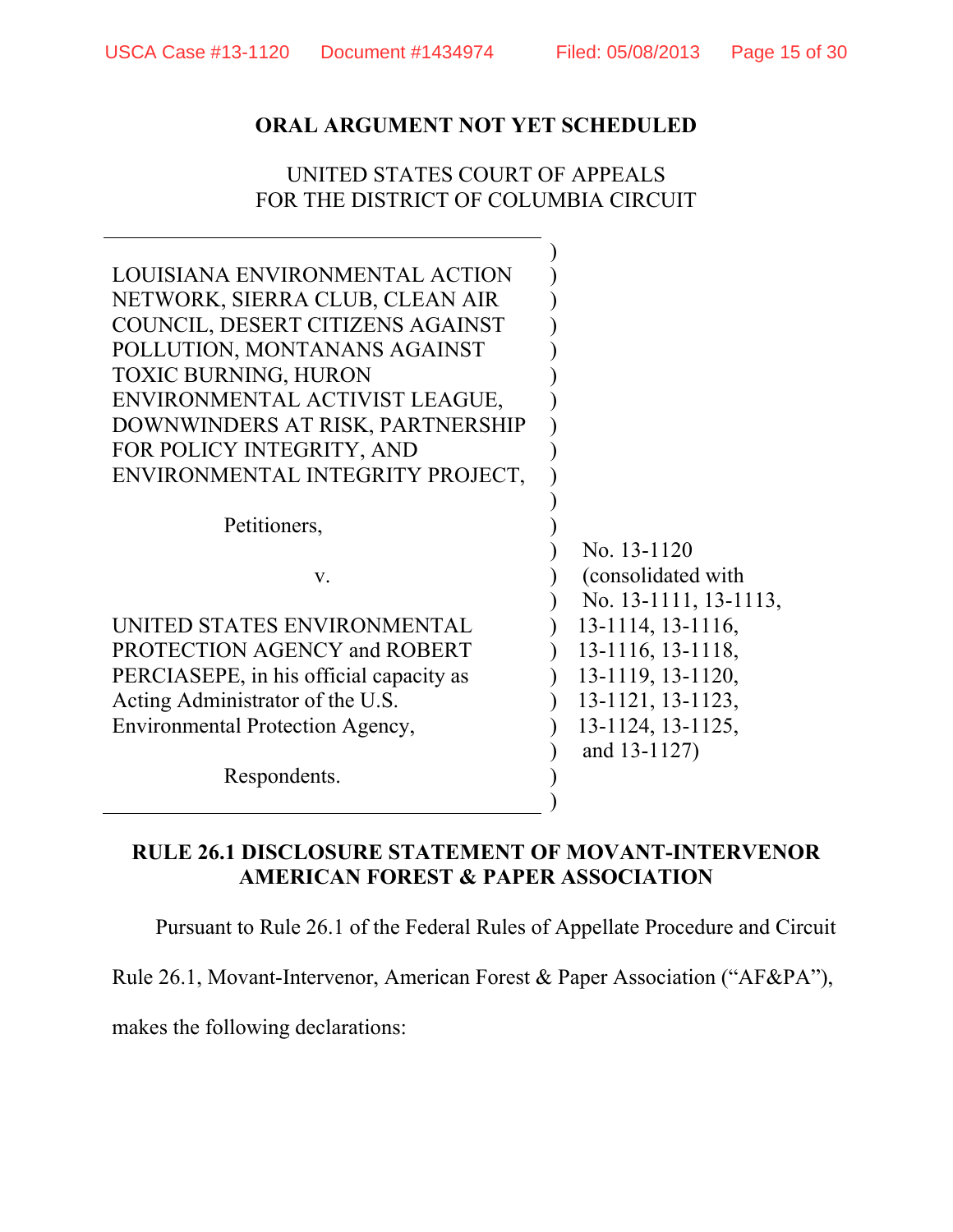AF&PA is the national trade association of the forest products industry, representing pulp, paper, packaging and wood products manufacturers, and forest landowners. Our companies make products essential for everyday life from renewable and recyclable resources that sustain the environment. The forest products industry accounts for approximately 5 percent of the total U.S. manufacturing GDP. Industry companies produce about \$175 billion in products annually and employ nearly 900,000 men and women, exceeding employment levels in the automotive, chemicals and plastics industries. The industry meets a payroll of approximately \$50 billion annually and is among the top 10 manufacturing sector employers in 47 states. No parent corporation or publicly held company has a ten percent (10%) or greater ownership interest in AF&PA.

Respectfully submitted,

 /s/ William L. Wehrum William L. Wehrum Scott J. Stone HUNTON & WILLIAMS LLP 2200 Pennsylvania Avenue, N.W. Washington, D.C. 20037 (202) 955-1500 wwehrum@hunton.com sstone@hunton.com *Counsel for American Forest & Paper* 

Dated: May 8, 2013 *Association*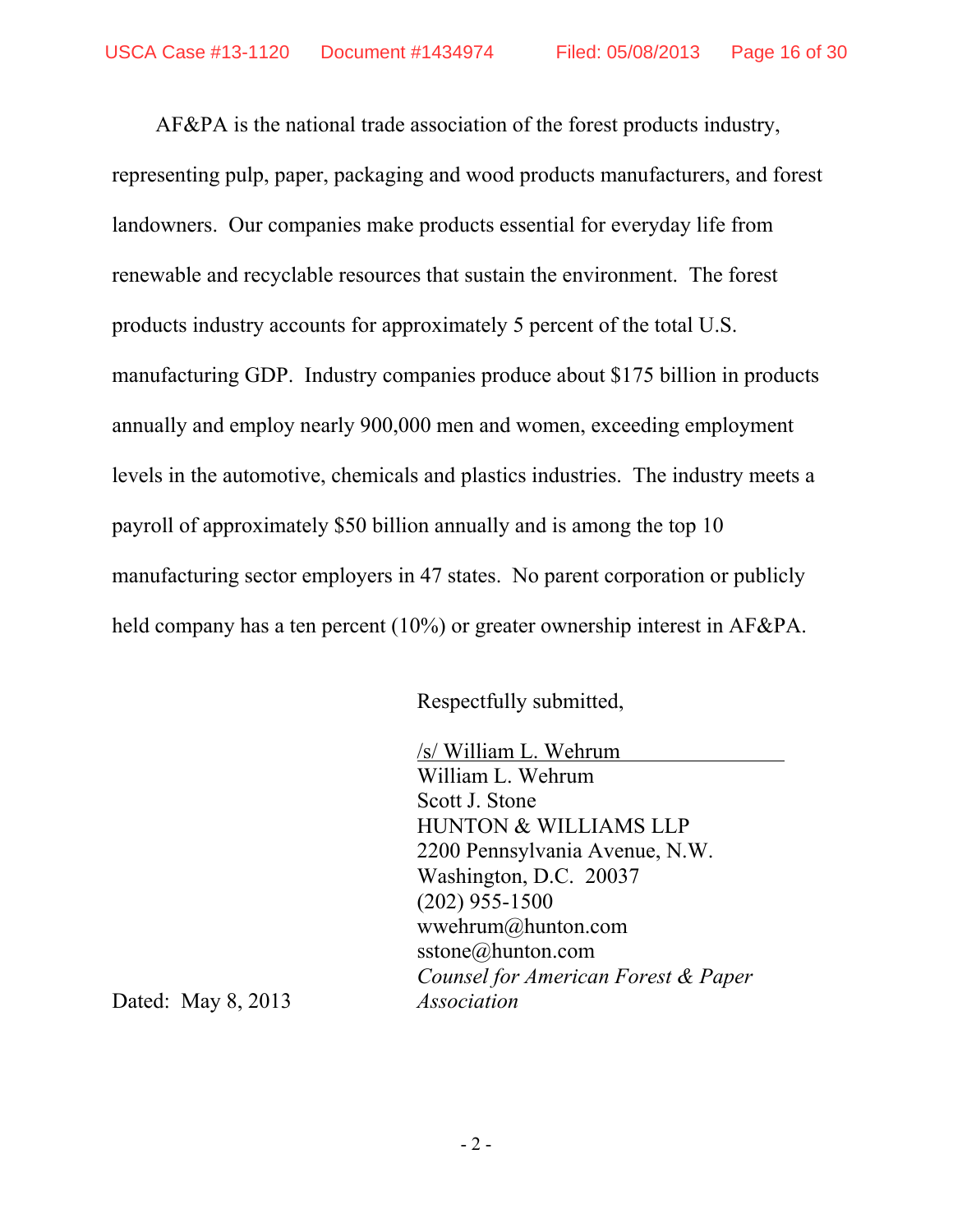## UNITED STATES COURT OF APPEALS FOR THE DISTRICT OF COLUMBIA CIRCUIT

| LOUISIANA ENVIRONMENTAL ACTION<br>NETWORK, SIERRA CLUB, CLEAN AIR<br>COUNCIL, DESERT CITIZENS AGAINST<br>POLLUTION, MONTANANS AGAINST |                         |
|---------------------------------------------------------------------------------------------------------------------------------------|-------------------------|
| <b>TOXIC BURNING, HURON</b>                                                                                                           |                         |
| ENVIRONMENTAL ACTIVIST LEAGUE,                                                                                                        |                         |
| DOWNWINDERS AT RISK, PARTNERSHIP                                                                                                      |                         |
| FOR POLICY INTEGRITY, AND                                                                                                             |                         |
| ENVIRONMENTAL INTEGRITY PROJECT,                                                                                                      |                         |
|                                                                                                                                       |                         |
| Petitioners,                                                                                                                          |                         |
|                                                                                                                                       | No. 13-1120             |
| $V_{\cdot}$                                                                                                                           | (consolidated with)     |
|                                                                                                                                       | No. 13-1111, 13-1113,   |
| UNITED STATES ENVIRONMENTAL                                                                                                           | $13-1114$ , $13-1116$ , |
| PROTECTION AGENCY and ROBERT                                                                                                          | 13-1116, 13-1118,       |
| PERCIASEPE, in his official capacity as                                                                                               | 13-1119, 13-1120,       |
| Acting Administrator of the U.S.                                                                                                      | 13-1121, 13-1123,       |
| Environmental Protection Agency,                                                                                                      | $13-1124$ , $13-1125$ , |
|                                                                                                                                       | and 13-1127)            |
| Respondents.                                                                                                                          |                         |
|                                                                                                                                       |                         |

#### **RULE 26.1 DISCLOSURE STATEMENT OF MOVANT-INTERVENOR CHAMBER OF COMMERCE OF THE UNITED STATES OF AMERICA**

Pursuant to Rule 26.1 of the Federal Rules of Appellate Procedure and

Circuit Rule 26.1, the undersigned Movant-Intervenor, Chamber of Commerce of

the United States of America (the "Chamber"), makes the following declarations: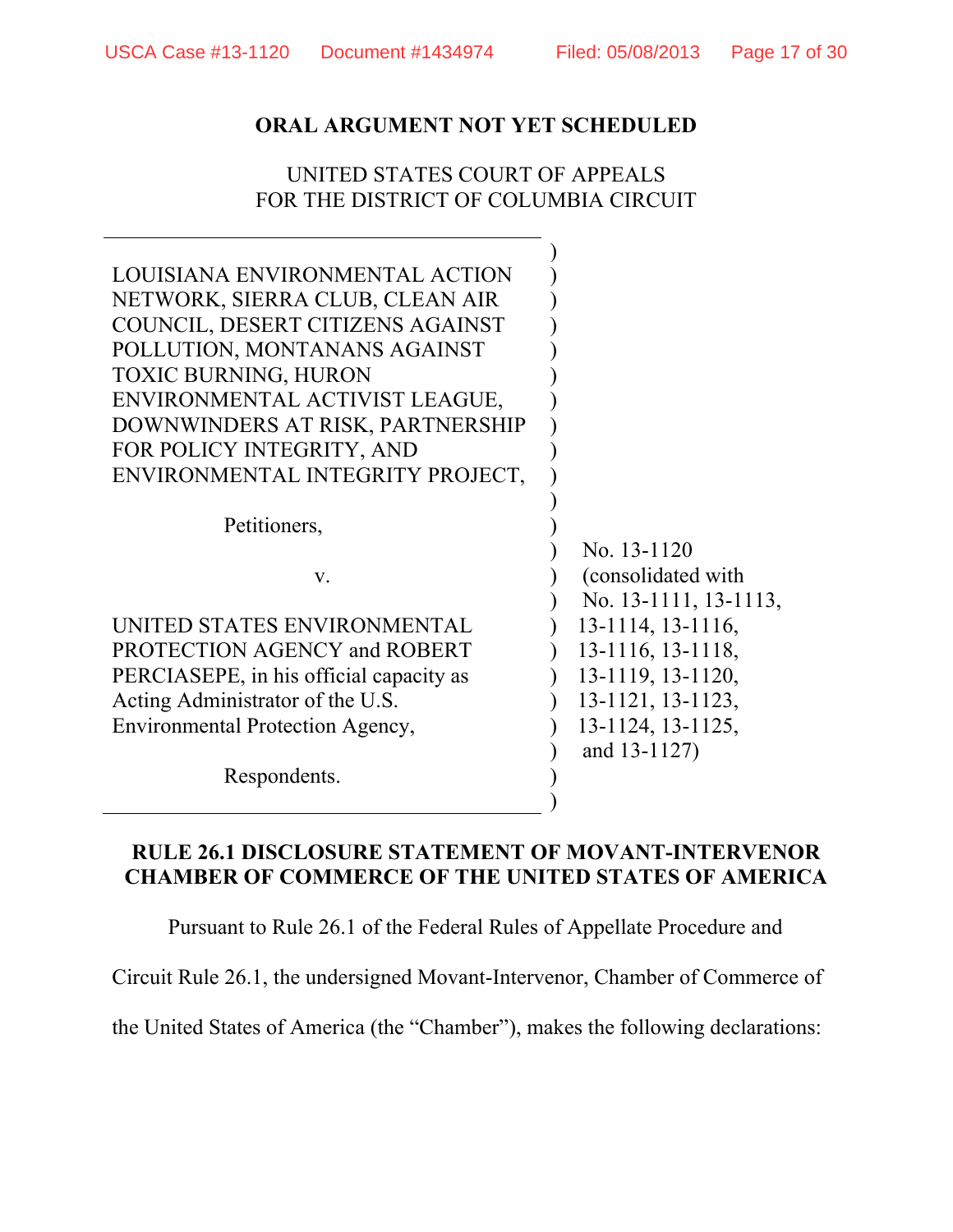The Chamber is a non-profit corporation organized and existing under the laws of the District of Columbia. The Chamber is not a publicly held corporation and no corporation or other publicly held entity holds more than 10% of its stock.

 The Chamber is the world's largest business federation. The Chamber represents 300,000 direct members and indirectly represents the interests of more than 3 million companies and professional organizations of every size, in every industry, from every region of the country. An important function of the Chamber is to represent the interests of its members in matters before the courts, Congress, and the Executive Branch. Many of the Chamber's members are subject to the regulations at issue in this matter.

Respectfully submitted,

 /s/ Rachel L. Brand Rachel L. Brand Sheldon Gilbert NATIONAL CHAMBER LITIGATION CENTER, INC. 1615 H Street N.W. Washington, DC 20062 (202) 463-5337 *Counsel for Chamber of Commerce of the*  Dated: May 8, 2013 *United States of America*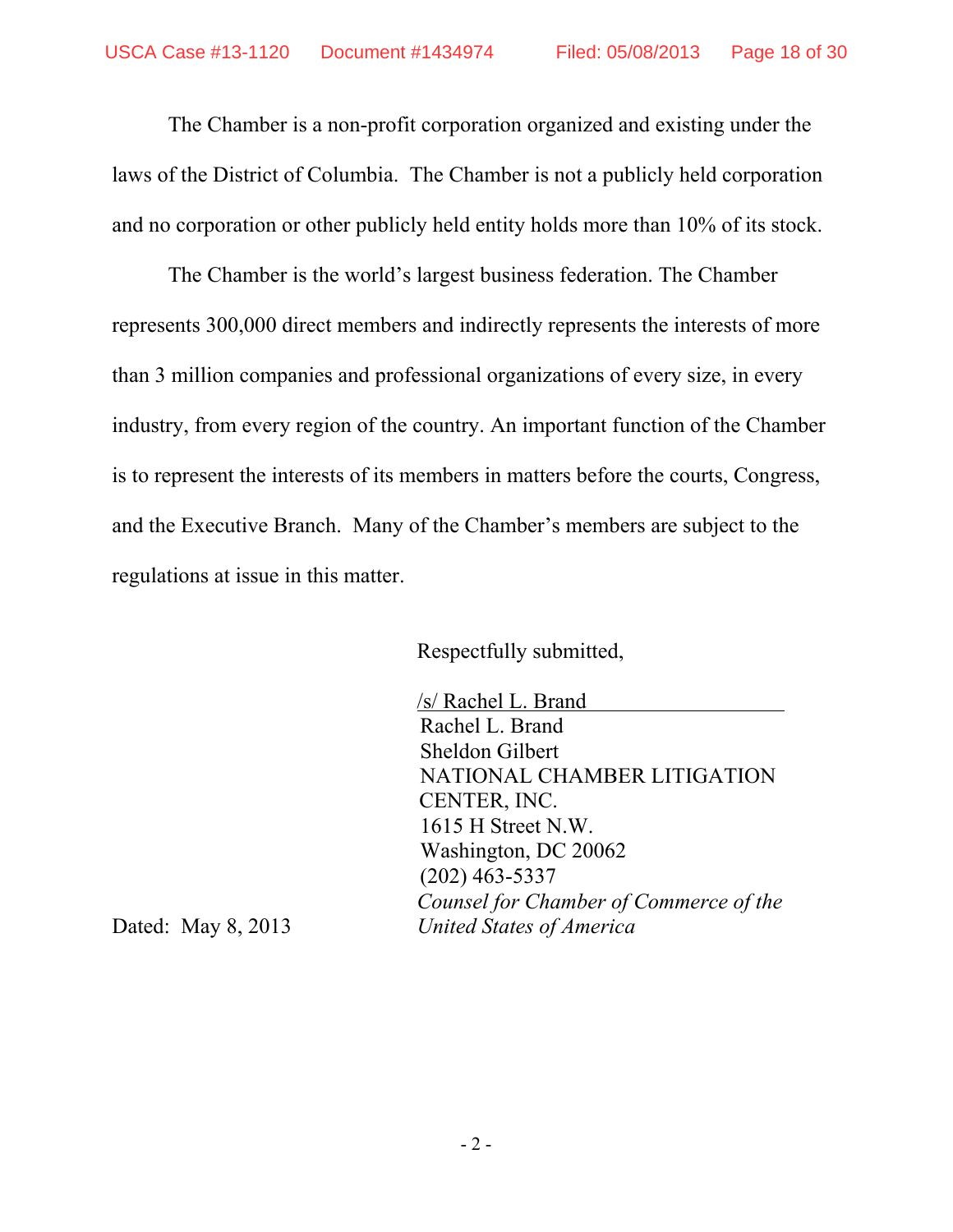## UNITED STATES COURT OF APPEALS FOR THE DISTRICT OF COLUMBIA CIRCUIT

 $\mathbb{R}$ 

| LOUISIANA ENVIRONMENTAL ACTION          |                       |
|-----------------------------------------|-----------------------|
| NETWORK, SIERRA CLUB, CLEAN AIR         |                       |
| COUNCIL, DESERT CITIZENS AGAINST        |                       |
| POLLUTION, MONTANANS AGAINST            |                       |
| <b>TOXIC BURNING, HURON</b>             |                       |
| ENVIRONMENTAL ACTIVIST LEAGUE,          |                       |
| DOWNWINDERS AT RISK, PARTNERSHIP        |                       |
| FOR POLICY INTEGRITY, AND               |                       |
| ENVIRONMENTAL INTEGRITY PROJECT,        |                       |
|                                         |                       |
| Petitioners,                            |                       |
|                                         | No. 13-1120           |
| $V_{\cdot}$                             | (consolidated with)   |
|                                         | No. 13-1111, 13-1113, |
| UNITED STATES ENVIRONMENTAL             | 13-1114, 13-1116,     |
| PROTECTION AGENCY and ROBERT            | 13-1116, 13-1118,     |
| PERCIASEPE, in his official capacity as | 13-1119, 13-1120,     |
| Acting Administrator of the U.S.        | 13-1121, 13-1123,     |
| Environmental Protection Agency,        | 13-1124, 13-1125,     |
|                                         | and 13-1127)          |
| Respondents.                            |                       |
|                                         |                       |

## **RULE 26.1 DISCLOSURE STATEMENT OF MOVANT-INTERVENOR CORN REFINERS ASSOCIATION**

Pursuant to Rule 26.1 of the Federal Rules of Appellate Procedure and

Circuit Rule 26.1, Movant-Intervenor Corn Refiners Association ("CRA") makes

the following declarations: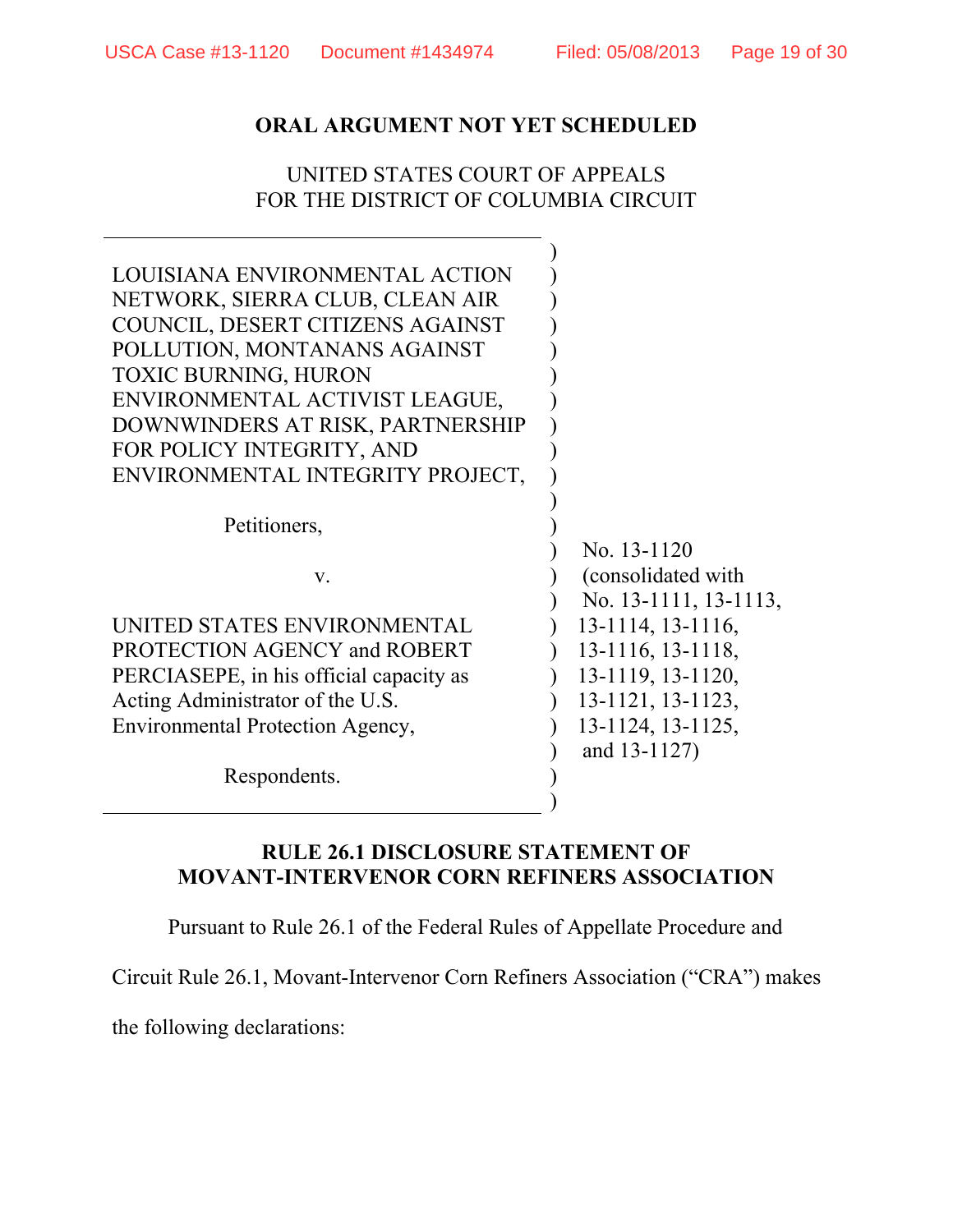CRA is a non-profit, national trade association headquartered in the District of Columbia. CRA has no parent corporation. CRA serves as the voice of the U.S. corn wet millers industry in the public policy arena. CRA is comprised of 6 member companies with 23 plants located throughout the United States.

Respectfully submitted,

 /s/ William L. Wehrum William L. Wehrum Scott J. Stone HUNTON & WILLIAMS LLP 2200 Pennsylvania Avenue, N.W. Washington, D.C. 20037 (202) 955-1500 wwehrum@hunton.com sstone@hunton.com Dated: May 8, 2013 *Counsel for Corn Refiners Association*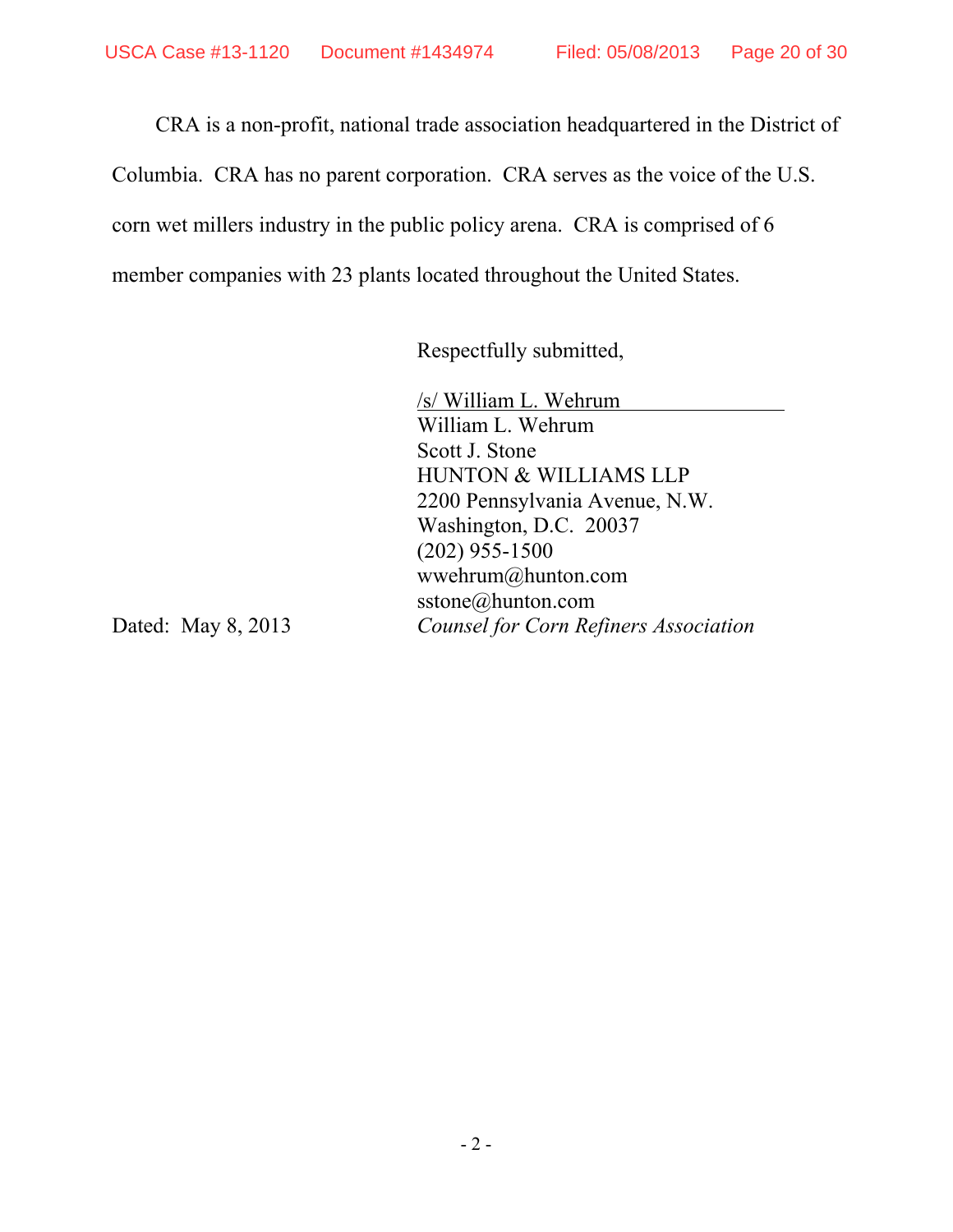## UNITED STATES COURT OF APPEALS FOR THE DISTRICT OF COLUMBIA CIRCUIT

| LOUISIANA ENVIRONMENTAL ACTION<br>NETWORK, SIERRA CLUB, CLEAN AIR<br>COUNCIL, DESERT CITIZENS AGAINST<br>POLLUTION, MONTANANS AGAINST<br><b>TOXIC BURNING, HURON</b><br>ENVIRONMENTAL ACTIVIST LEAGUE,<br>DOWNWINDERS AT RISK, PARTNERSHIP |                                                             |
|--------------------------------------------------------------------------------------------------------------------------------------------------------------------------------------------------------------------------------------------|-------------------------------------------------------------|
| FOR POLICY INTEGRITY, AND                                                                                                                                                                                                                  |                                                             |
| ENVIRONMENTAL INTEGRITY PROJECT,                                                                                                                                                                                                           |                                                             |
| Petitioners,<br>V.                                                                                                                                                                                                                         | No. 13-1120<br>(consolidated with)<br>No. 13-1111, 13-1113, |
| UNITED STATES ENVIRONMENTAL                                                                                                                                                                                                                | $13-1114$ , $13-1116$ ,                                     |
| PROTECTION AGENCY and ROBERT                                                                                                                                                                                                               | 13-1116, 13-1118,                                           |
| PERCIASEPE, in his official capacity as                                                                                                                                                                                                    | 13-1119, 13-1120,                                           |
| Acting Administrator of the U.S.                                                                                                                                                                                                           | 13-1121, 13-1123,                                           |
| Environmental Protection Agency,                                                                                                                                                                                                           | 13-1124, 13-1125,<br>and 13-1127)                           |
| Respondents.                                                                                                                                                                                                                               |                                                             |

## **RULE 26.1 DISCLOSURE STATEMENT OF MOVANT-INTERVENOR THE NATIONAL ASSOCIATION OF MANUFACTURERS**

Pursuant to Rule 26.1 of the Federal Rules of Appellate Procedure and

Circuit Rule 26.1, Movant Intervenor, the National Association of Manufacturers

("NAM"), makes the following declarations: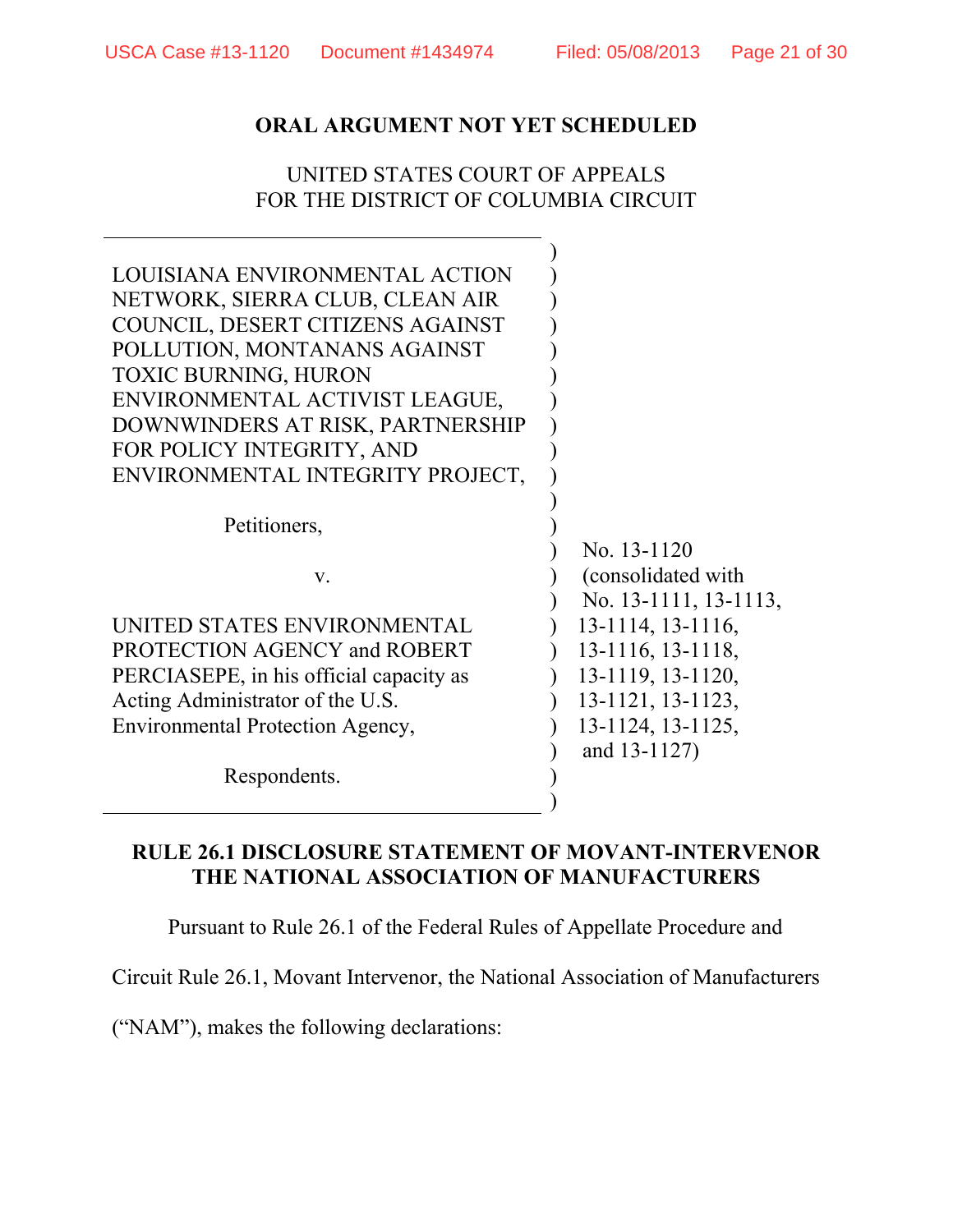The NAM is the nation's largest industrial trade association, representing small and large manufacturers in every industrial sector and in all 50 states. The NAM's mission is to enhance the competitiveness of manufacturers by shaping a legislative and regulatory environment conducive to U.S. economic growth and to increase understanding among policymakers, the media and the general public about the vital role of manufacturing to America's economic future and living standards. The NAM has no parent company, and no publicly held company has a 10% or greater ownership interest in the NAM.

Respectfully submitted,

 /s/ Quentin Riegel Quentin Riegel Vice President, Litigation & Deputy General Counsel NATIONAL ASSOCIATION OF **MANUFACTURERS** 733 10th Street, N.W. Suite 700 Washington, DC 20001 qriegel@nam.com (202) 637-3000 *Counsel for National Association of* 

Dated: May 8, 2013 *Manufacturers*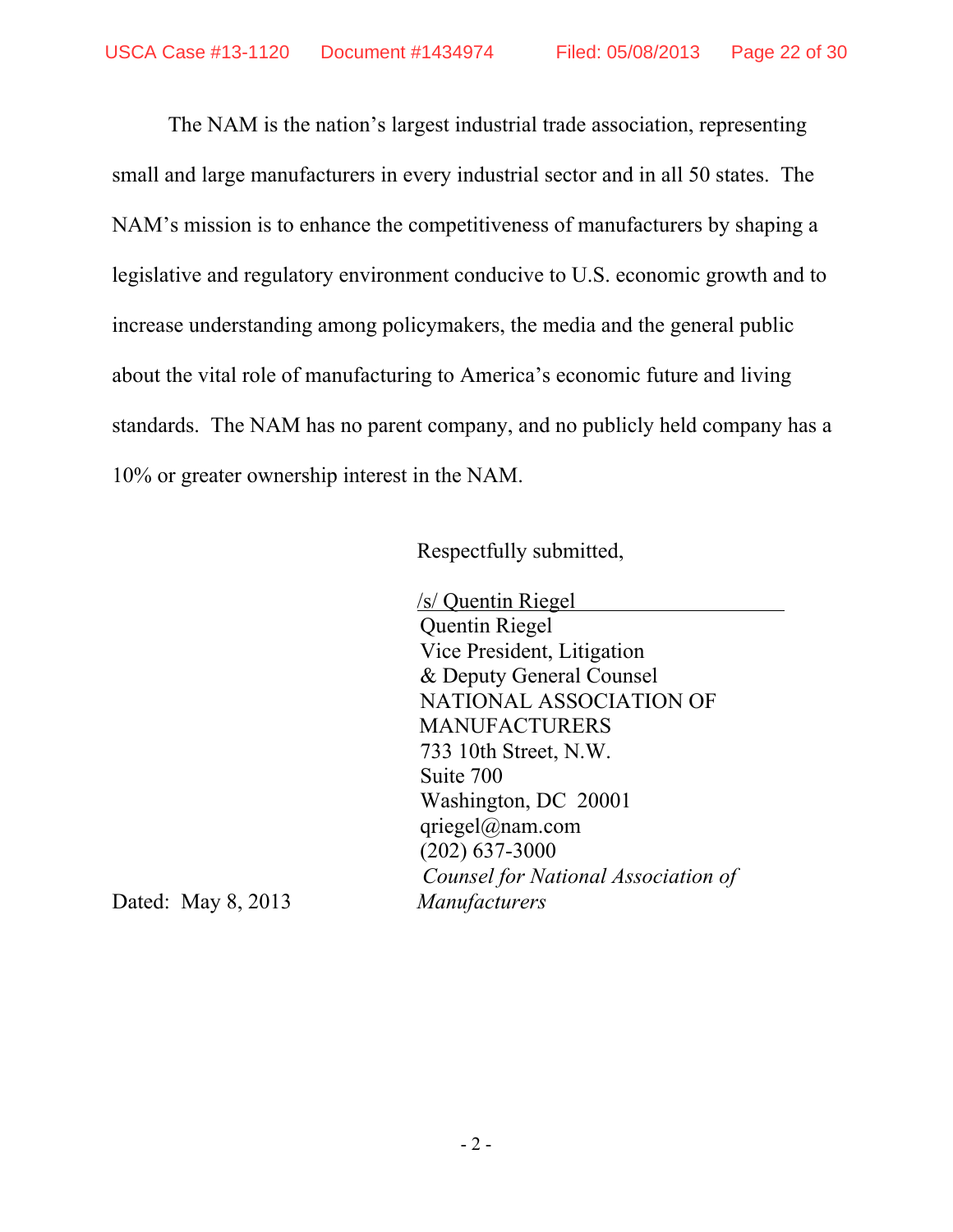## UNITED STATES COURT OF APPEALS FOR THE DISTRICT OF COLUMBIA CIRCUIT

)

| LOUISIANA ENVIRONMENTAL ACTION          |                         |
|-----------------------------------------|-------------------------|
| NETWORK, SIERRA CLUB, CLEAN AIR         |                         |
| COUNCIL, DESERT CITIZENS AGAINST        |                         |
| POLLUTION, MONTANANS AGAINST            |                         |
| <b>TOXIC BURNING, HURON</b>             |                         |
| ENVIRONMENTAL ACTIVIST LEAGUE,          |                         |
| DOWNWINDERS AT RISK, PARTNERSHIP        |                         |
| FOR POLICY INTEGRITY, AND               |                         |
| ENVIRONMENTAL INTEGRITY PROJECT,        |                         |
|                                         |                         |
| Petitioners,                            |                         |
|                                         | No. 13-1120             |
| $V_{\cdot}$                             | (consolidated with)     |
|                                         | No. 13-1111, 13-1113,   |
| UNITED STATES ENVIRONMENTAL             | 13-1114, 13-1116,       |
| PROTECTION AGENCY and ROBERT            | 13-1116, 13-1118,       |
| PERCIASEPE, in his official capacity as | $13-1119$ , $13-1120$ , |
| Acting Administrator of the U.S.        | 13-1121, 13-1123,       |
| Environmental Protection Agency,        | 13-1124, 13-1125,       |
|                                         | and 13-1127)            |
| Respondents.                            |                         |
|                                         |                         |

## **RULE 26.1 DISCLOSURE STATEMENT OF MOVANT-INTERVENOR NATIONAL OILSEED PROCESSORS ASSOCIATION**

Pursuant to Rule 26.1 of the Federal Rules of Appellate Procedure and

Circuit Rule 26.1, Movant-Intervenor National Oilseed Processors Association

("NOPA") makes the following declarations: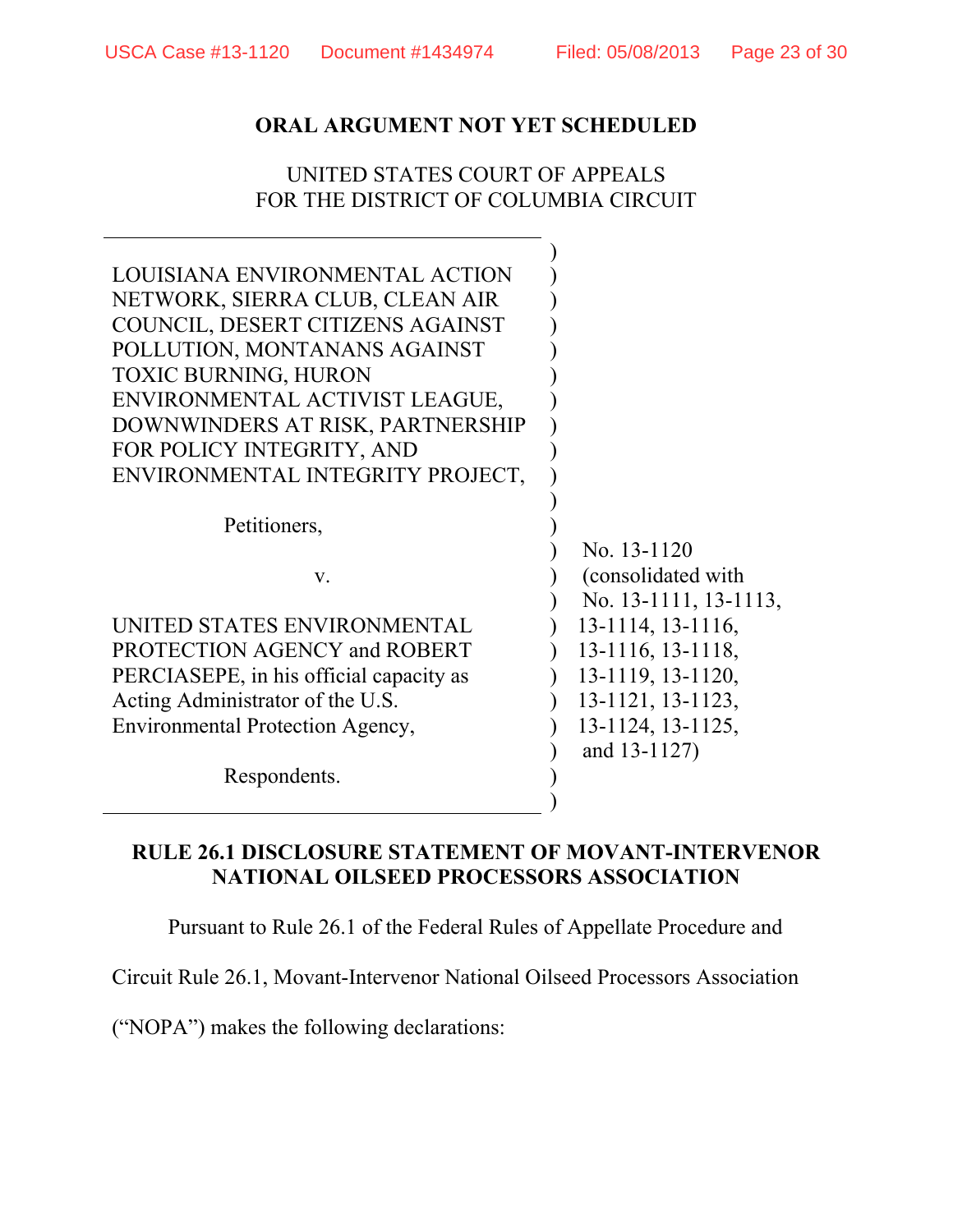NOPA is a non-profit, national trade association headquartered in the District of Columbia. NOPA has no parent corporation, and no publicly held company has a ten percent (10%) or greater ownership interest in NOPA. NOPA represents 12 companies engaged in the production of food, feed, and renewable fuels from oilseeds, including soybeans. NOPA's member companies process more than 1.6 billion bushels of oilseeds annually at 62 plants located in 19 states throughout the country, including 57 plants that process soybeans.

Respectfully submitted,

 /s/ William L. Wehrum William L. Wehrum Scott J. Stone HUNTON & WILLIAMS LLP 2200 Pennsylvania Avenue, N.W. Washington, D.C. 20037 (202) 955-1500 wwehrum@hunton.com sstone@hunton.com *Counsel for National Oilseed Processors* 

Dated: May 8, 2013 *Association*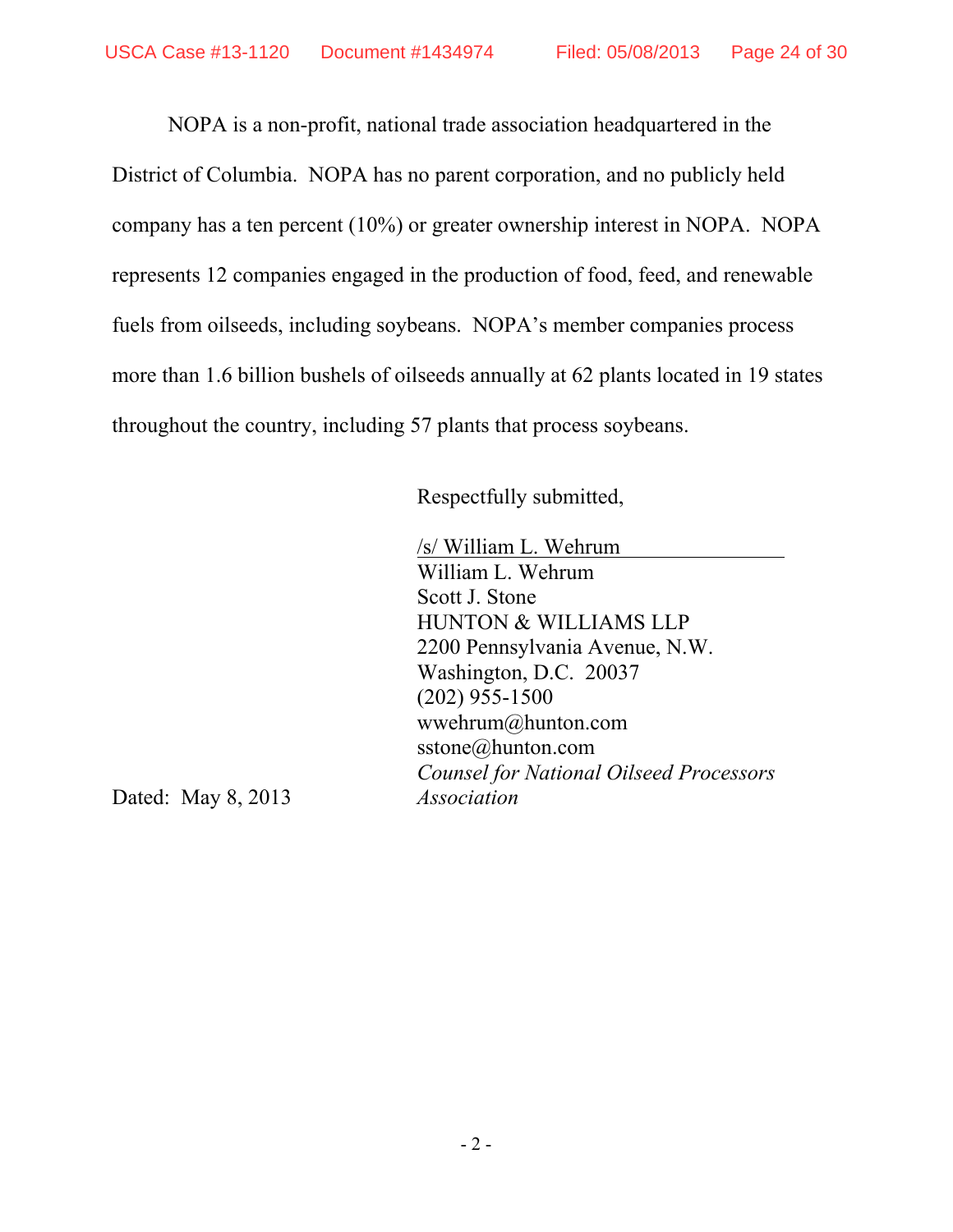## UNITED STATES COURT OF APPEALS FOR THE DISTRICT OF COLUMBIA CIRCUIT

| LOUISIANA ENVIRONMENTAL ACTION<br>NETWORK, SIERRA CLUB, CLEAN AIR<br>COUNCIL, DESERT CITIZENS AGAINST<br>POLLUTION, MONTANANS AGAINST<br><b>TOXIC BURNING, HURON</b><br>ENVIRONMENTAL ACTIVIST LEAGUE,<br>DOWNWINDERS AT RISK, PARTNERSHIP<br>FOR POLICY INTEGRITY, AND<br>ENVIRONMENTAL INTEGRITY PROJECT, |                                                             |
|-------------------------------------------------------------------------------------------------------------------------------------------------------------------------------------------------------------------------------------------------------------------------------------------------------------|-------------------------------------------------------------|
| Petitioners,                                                                                                                                                                                                                                                                                                |                                                             |
| V.                                                                                                                                                                                                                                                                                                          | No. 13-1120<br>(consolidated with)<br>No. 13-1111, 13-1113, |
| UNITED STATES ENVIRONMENTAL                                                                                                                                                                                                                                                                                 | 13-1114, 13-1116,                                           |
| PROTECTION AGENCY and ROBERT                                                                                                                                                                                                                                                                                | 13-1116, 13-1118,                                           |
| PERCIASEPE, in his official capacity as                                                                                                                                                                                                                                                                     | 13-1119, 13-1120,                                           |
| Acting Administrator of the U.S.                                                                                                                                                                                                                                                                            | 13-1121, 13-1123,                                           |
| Environmental Protection Agency,                                                                                                                                                                                                                                                                            | 13-1124, 13-1125,                                           |
| Respondents.                                                                                                                                                                                                                                                                                                | and 13-1127)                                                |

# **CERTIFICATE AS TO PARTIES AND AMICI**

As required by Circuit Rule 27(a)(4) and pursuant to Circuit Rule

 $28(a)(1)(A)$ , the following Certificate as to Parties and Amici is made on behalf of

the American Wood Council ("AWC"), American Forest & Paper Association

("AF&PA"), Chamber of Commerce of the United States of America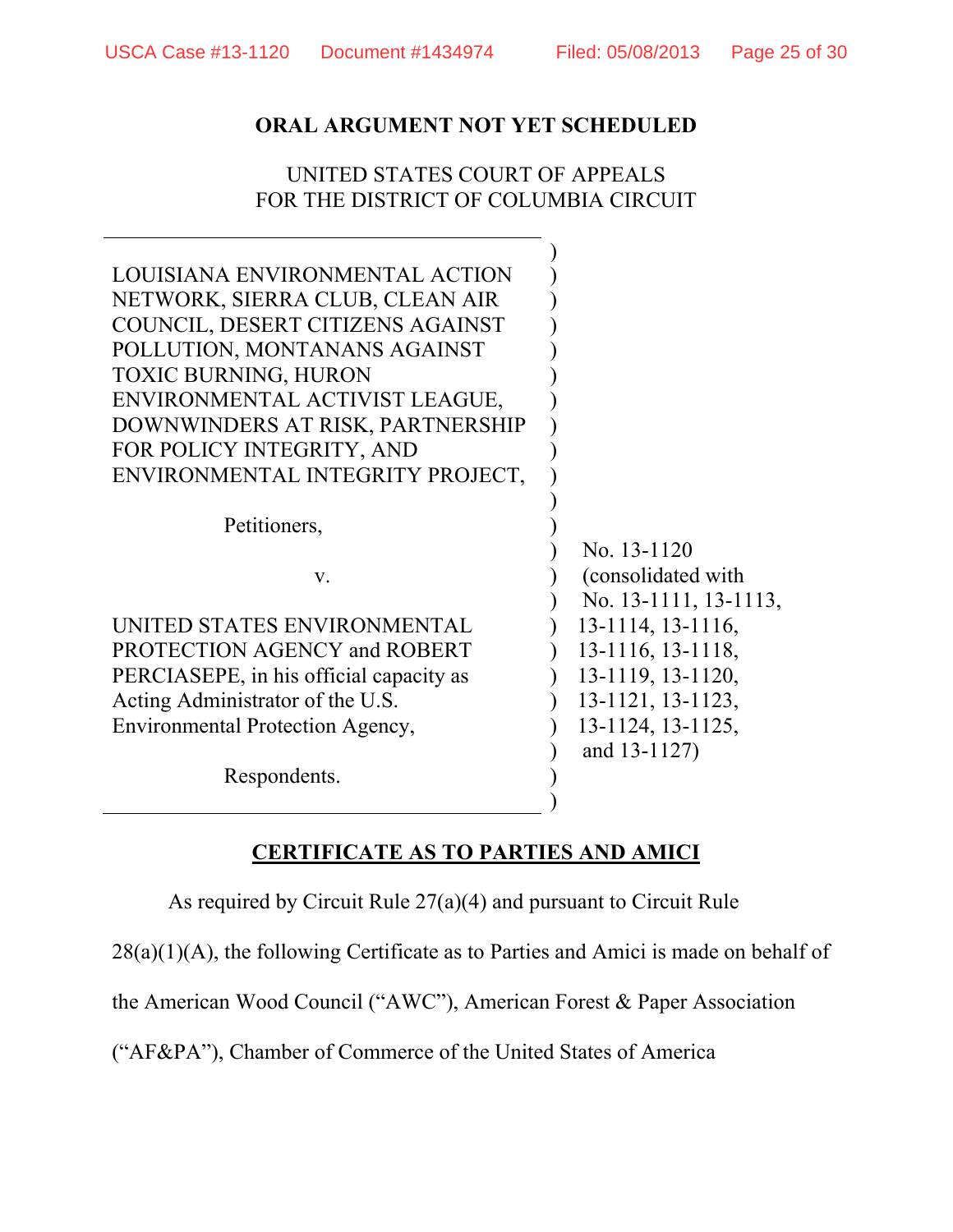("Chamber"), and National Association of Manufacturers ("NAM") (collectively, "the Associations"):

#### **Parties and Amici**

 This case involves consolidated petitions for review of a final regulation of the United States Environmental Protection Agency entitled "Commercial and Industrial Solid Waste Incineration Units: Reconsideration and Final Amendments; Non-Hazardous Secondary Materials That Are Solid Waste," published at 78 Fed. Reg. 9112 *et seq*. (February 7, 2013) ("Final CISWI Rule"). There was no action in the district court, and so there were no parties in the district court.

The parties in this Court in these consolidated petitions for review are:

#### **Petitioners**

Portland Cement Association (Case No. 13-1111);

CEMEX, Inc. and CEMEX Construction Materials Florida, LLC

(Case No. 13-1113);

Eastman Chemical Company (Case No. 13-1114);

American Petroleum Institute (Case No. 13-1116);

American Chemistry Council (Case No. 13-1118);

Coalition for Responsible Waste Incineration (Case No. 13-1119);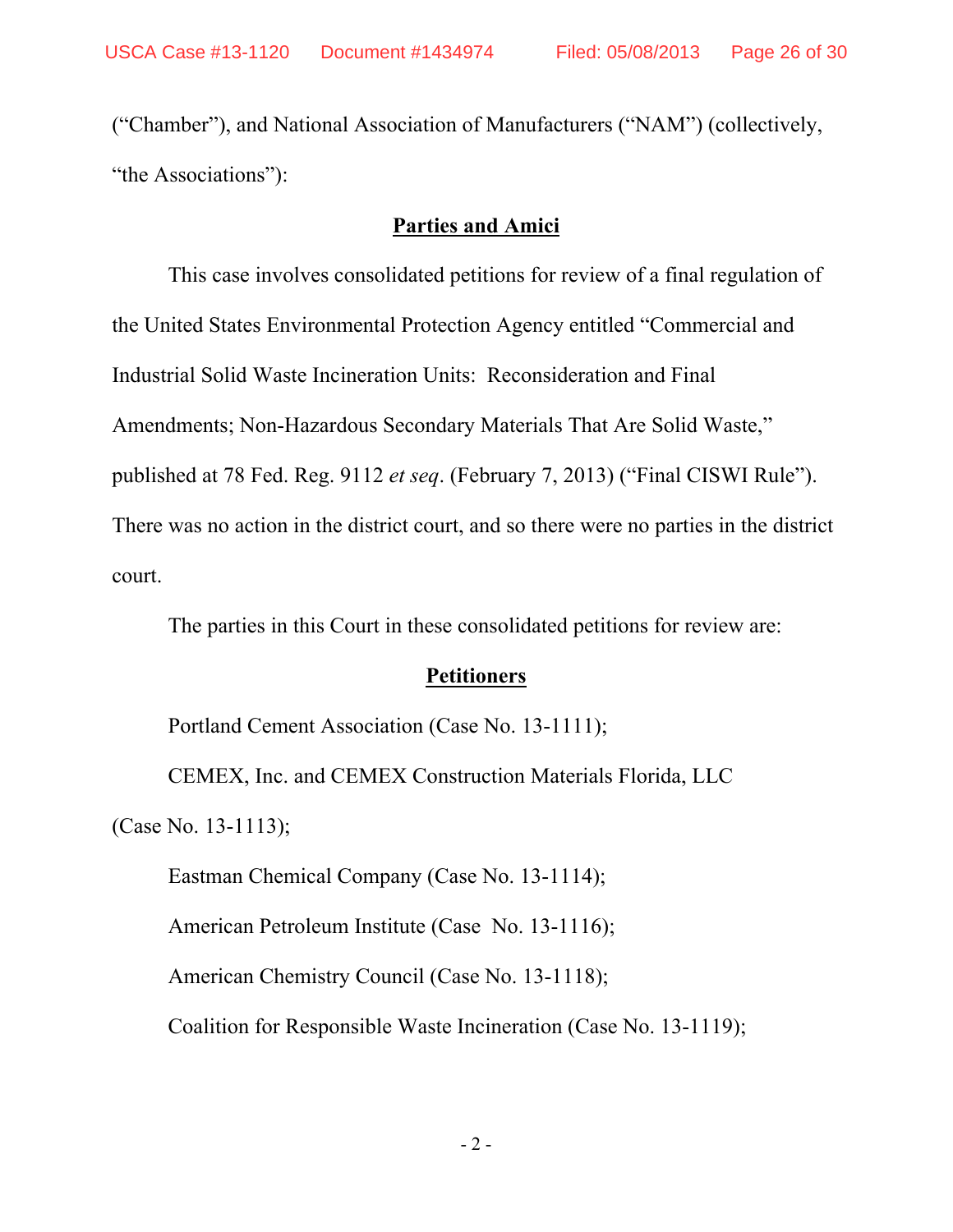Louisiana Environmental Action Network, Sierra Club, Clean Air Council,

Desert Citizens Against Pollution, Montanans Against Toxic Burning, Huron

Environmental Activist League, Downwinders at Risk, Partnership for Policy

Integrity and Environmental Integrity (Case No. 13-1120);

The Alaska Oil and Gas Association, Alaska Miners Association, and

ConocoPhillips Alaska, Inc. (Case No. 13-1121);

Energy Recovery Council (Case No. 13-1124);

Auto Industry Forum (Case No. 13-1125); and,

WM Organic Growth, Inc., Wheelabrator Technologies, Inc., Wheelabrator Ridge Energy, Inc. and Waste Management, Inc. (Case No. 13-1127).

### **Respondents**

United States Environmental Protection Agency is the Respondent in all of these cases.

Robert Perciasepe, Acting Administrator, United States Environmental Protection Agency, is also named as a Respondent in cases Nos. 13-1111, and 13-1120.

#### **Movant-Intervenors**

As of the date of the filing, the Associations are aware of the following movant-intervenors: American Chemistry Council; Portland Cement Association; Council of Industrial Boiler Owners; WM Organic Growth, Inc., Wheelabrator

- 3 -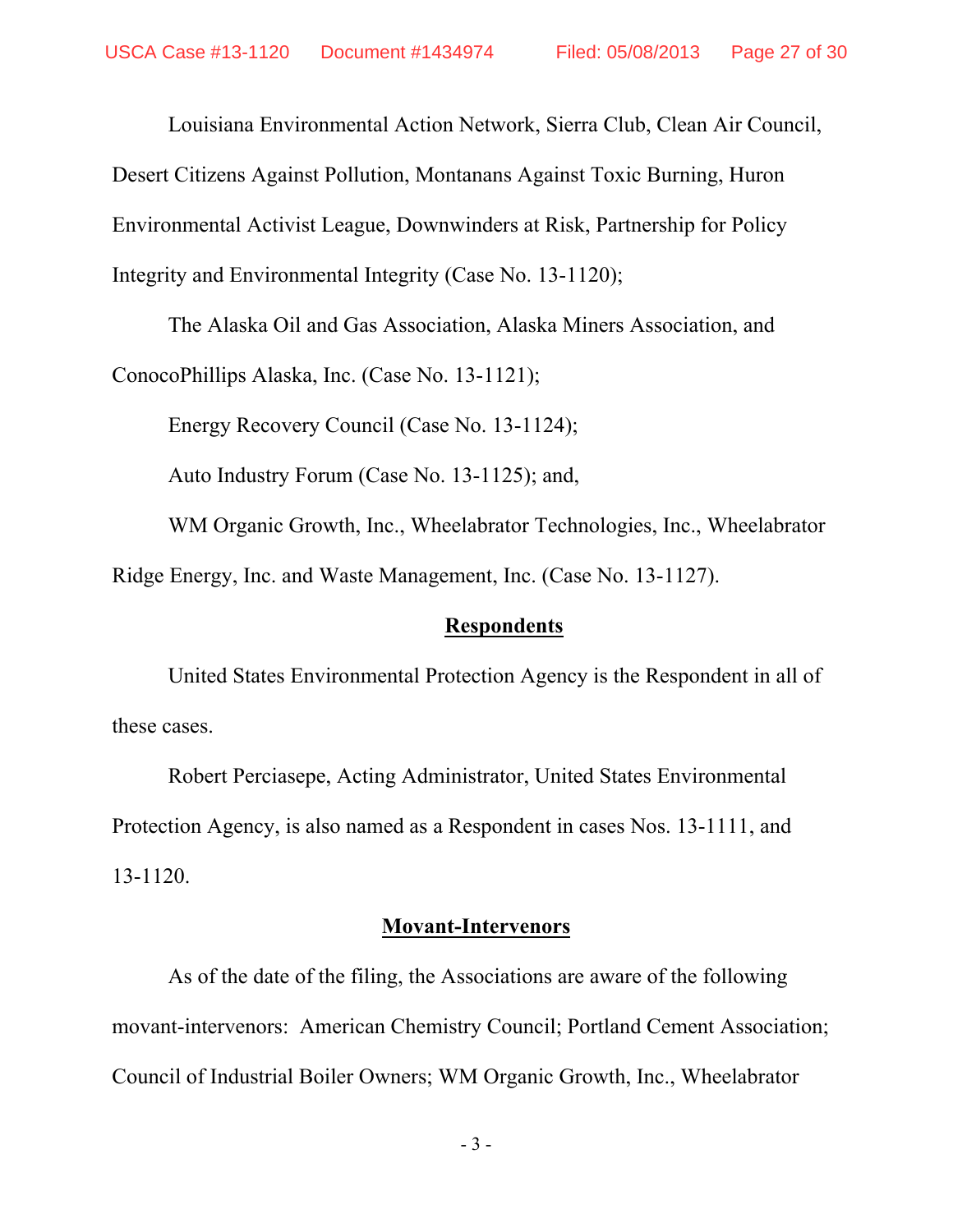Technologies, Inc., Wheelabrator Ridge Energy, Inc., WM Renewable Energy,

LLC, and Waste Management, Inc.; Eastman Chemical Company; Clean Air

Council, Huron Environmental Activist League, Partnership for Policy Integrity,

and Sierra Club; Coalition for Responsible Waste Incineration; Auto Industry

Forum; and, Alaska Miners Association, Alaska Oil and Gas Association, and

ConocoPhillips Alaska, Inc.

We are unaware that this Court has granted any interventions at this time on these petitions for review.

## **Amici**

We believe that no entity has been admitted as an amicus at this time.

Respectfully submitted,

/s/ William L. Wehrum William L. Wehrum Scott J. Stone HUNTON & WILLIAMS LLP 2200 Pennsylvania Avenue, N.W. Washington, D.C. 20037 (202) 955-1500 *Counsel for American Wood Council, American Forest & Paper Association, Corn Refiners Association, and National Oilseed Processors Association*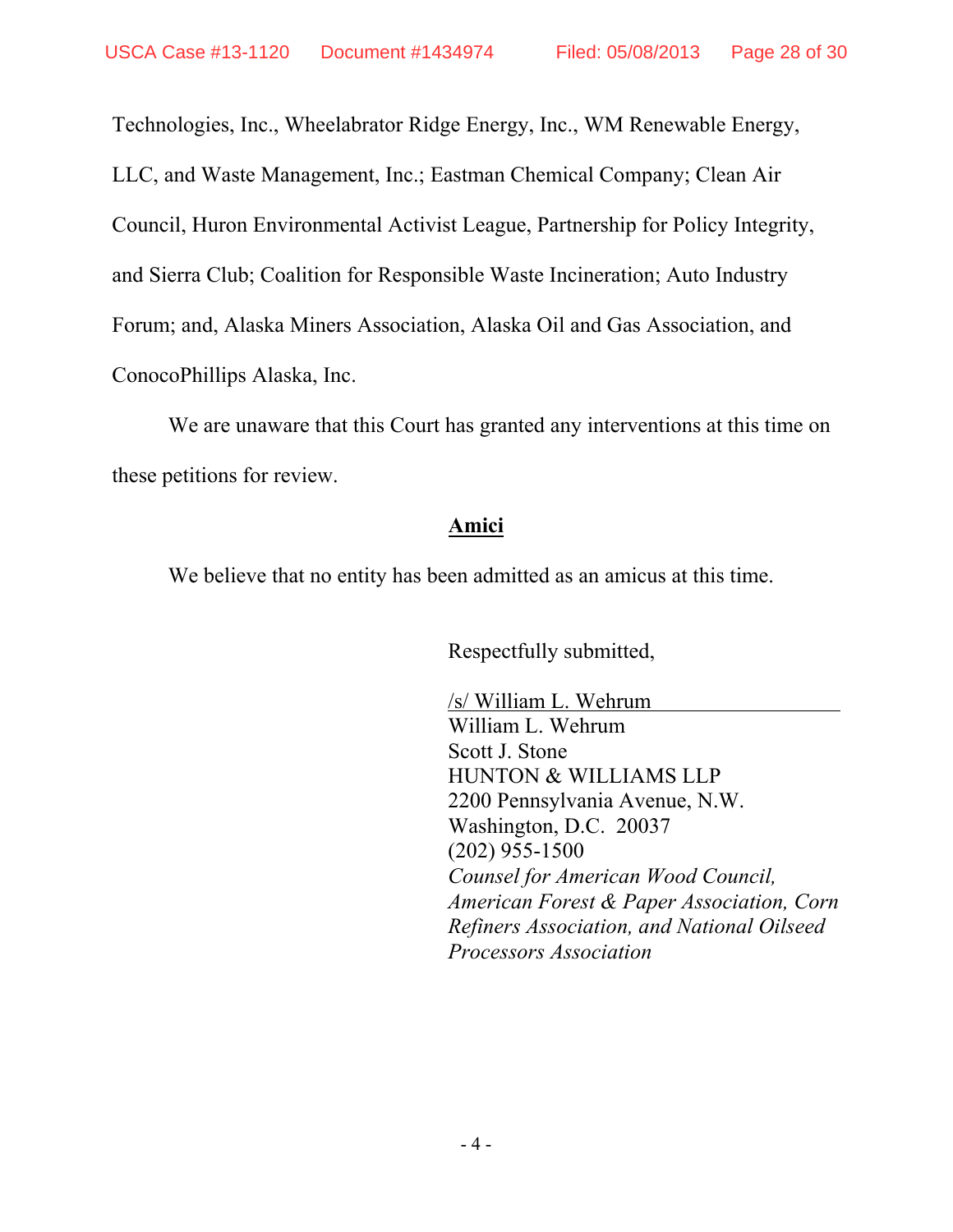/s/ Quentin Riegel Quentin Riegel Vice President, Litigation & Deputy General Counsel NATIONAL ASSOCIATION OF MANUFACTURERS 733 10th Street, N.W. Suite 700 Washington, DC 20001 (202) 637-3000 qriegel@nam.org *Counsel for National Association of Manufacturers*  /s/ Rachel L. Brand Rachel L. Brand Sheldon Gilbert NATIONAL CHAMBER LITIGATION CENTER, INC. 1615 H Street N.W. Washington, DC 20062 (202) 463-5337 *Counsel for the Chamber of Commerce of the United States of America*

Dated: May 8, 2013

Of Counsel:

Jan Poling Vice President, General Counsel & Corporate Secretary AMERICAN FOREST & PAPER ASSOCIATION 1111 19<sup>th</sup> Street, N.W. Suite 800 Washington, D.C. 20036 (202) 463-2590